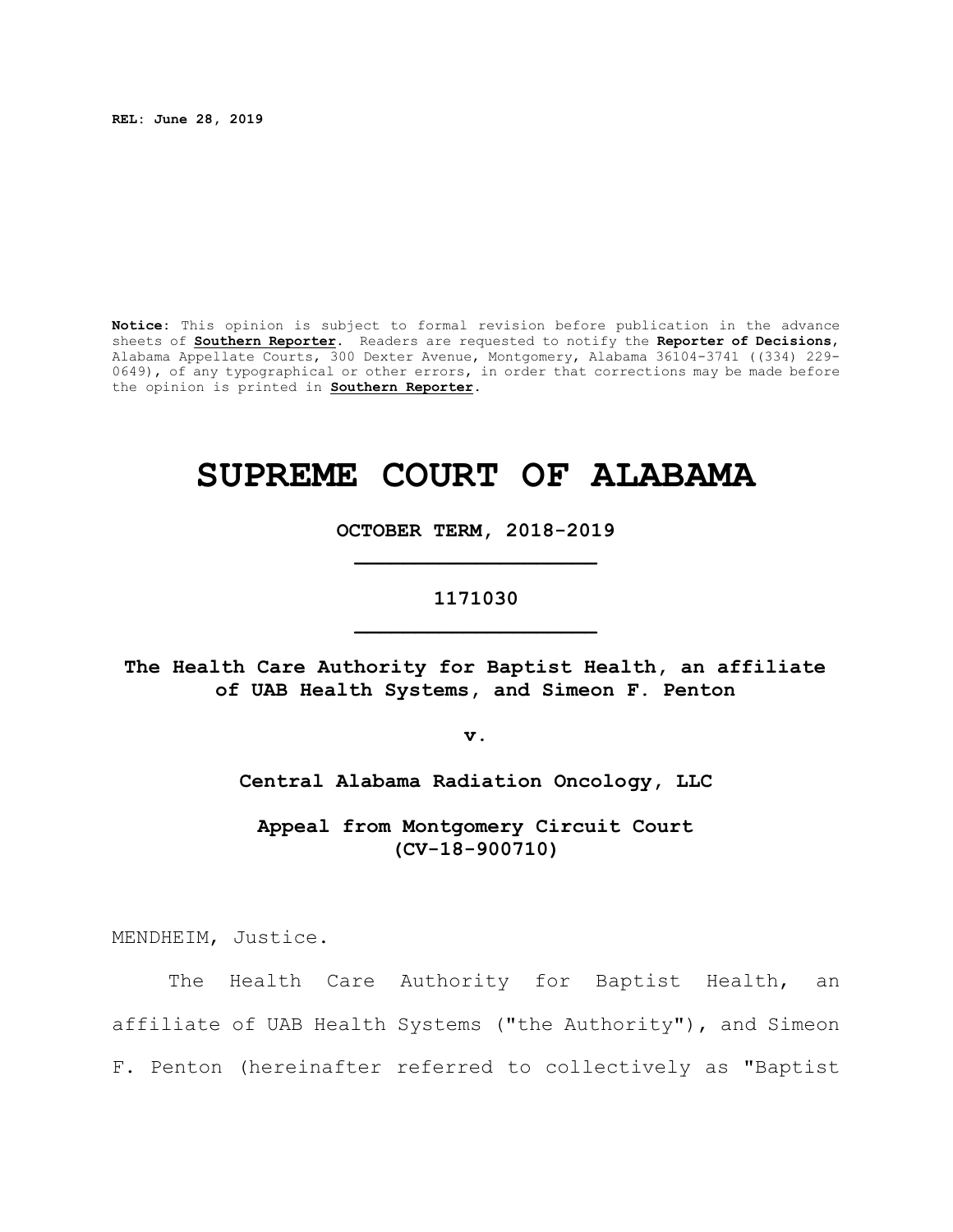Health") appeal from a judgment of the Montgomery Circuit Court requiring Baptist Health to disclose certain documents to Central Alabama Radiation Oncology, LLC ("CARO"), under the auspices of the Alabama Open Records Act, §§ 36–12–40 and –41, Ala. Code 1975 ("ORA"). We affirm the judgment of the circuit court.

#### I. Facts

CARO is a Montgomery-area radiation-oncology practice consisting of four physicians. CARO provides radiation and oncology services at the Montgomery Cancer Center ("MCC"), a facility owned and operated by the Authority. The Authority and CARO executed a noncompetition agreement in May 2012. The noncompetition agreement provides, in part:

"During the Restricted Period, [the] Authority agrees for the benefit of [CARO at MCC], that it will not, indirectly or directly, employ or contract with physicians to provide radiation oncology services within 150 miles from any location within the greater Montgomery, Alabama area where [CARO] provides radiation oncology services. ... [The Authority] further agrees that it will not work with UAB Health System or University Hospital in Birmingham to recruit or employ radiation oncologists in the greater Montgomery, Alabama area."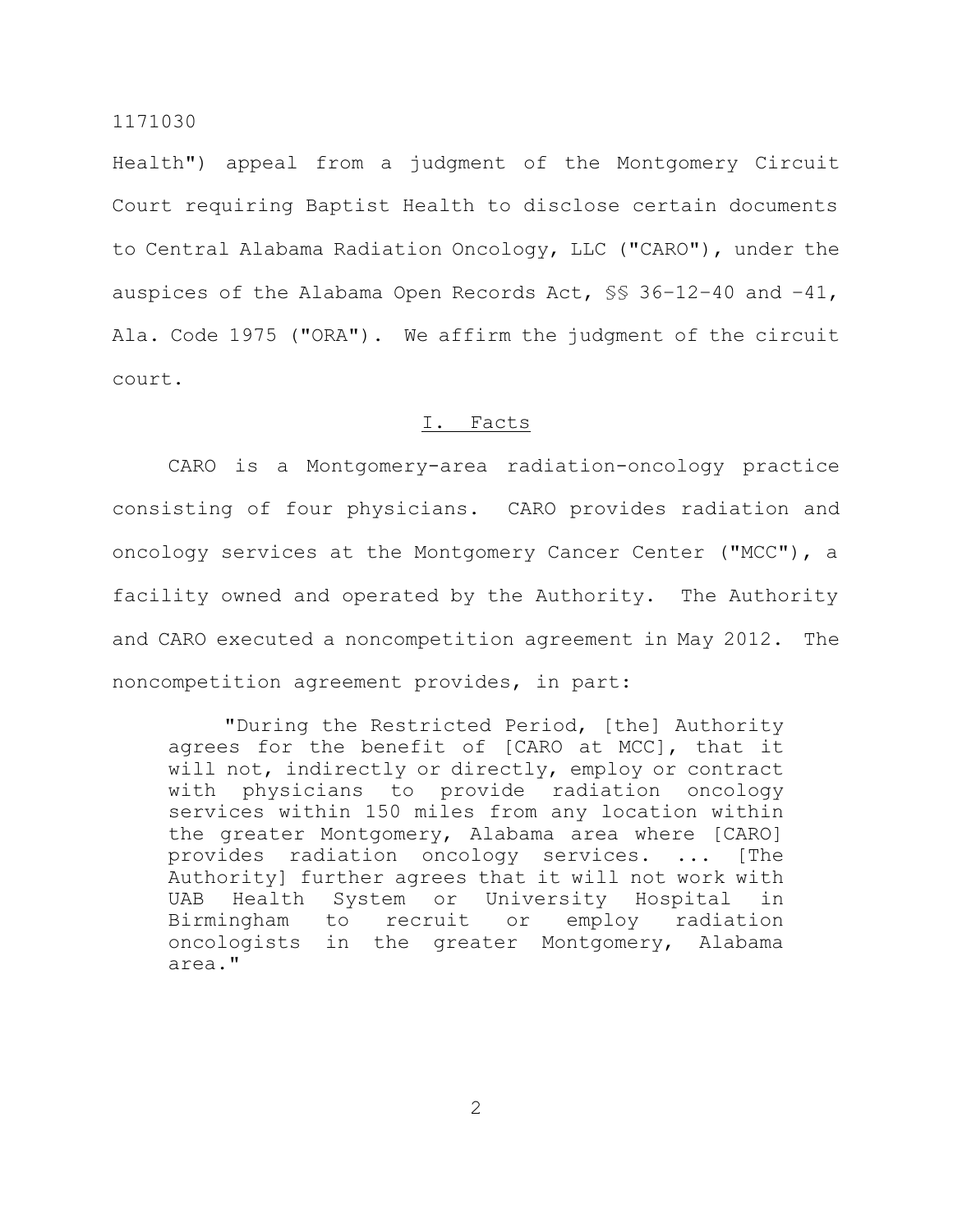The noncompetition agreement also provided that the agreement could be terminated by either CARO or the Authority "upon six months' notice to the other parties" to the agreement.

On October 3, 2017, the Authority submitted a letter of intent to file a certificate-of-need ("CON") application with the State Health Planning and Development Agency ("SHPDA"). The letter of intent indicated that the Authority sought to offer radiation-oncology services at the Prattville location of MCC. CARO alleges that it then attempted to persuade the Authority to use CARO physicians for radiation-oncology services at the Prattville location of MCC but that the Authority rebuffed CARO's overtures. In February 2018, the Authority filed its CON with SHPDA seeking permission to offer radiation-oncology services at MCC's Prattville location. On March 26, 2018, the Authority served upon CARO a written notice of termination of the noncompetition agreement.

On April 18, 2018, CARO filed a "Notice of Intervention and Opposition" to the Authority's CON application. At least part of the reason CARO objected to the Authority's application was that CARO was in the process of developing a new radiation-oncology facility in Prattville. The facility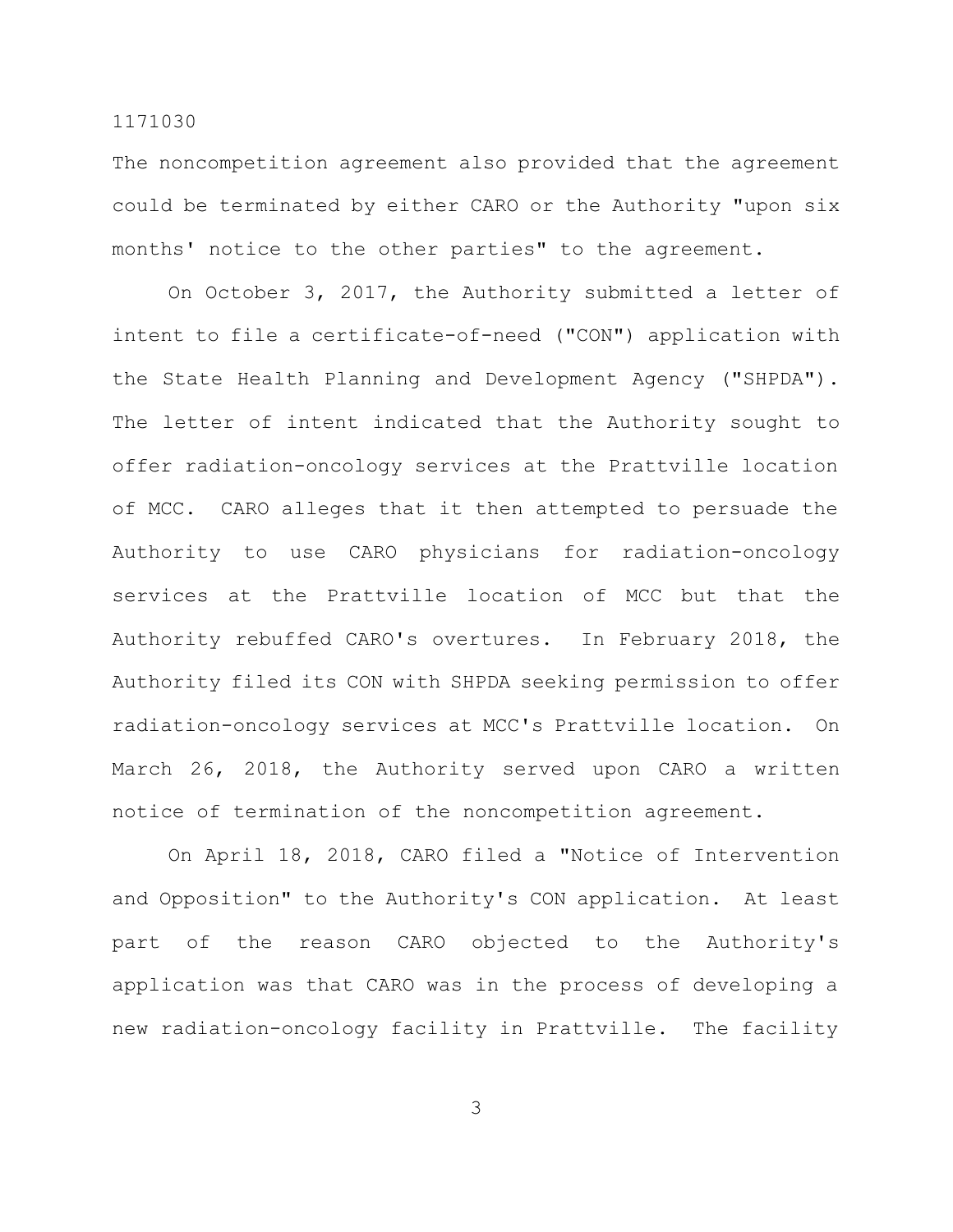would be known as Prattville Cancer Center, and CARO had broken ground and begun construction of the facility.<sup>1</sup>

Also on April 18, 2018, CARO filed in the Montgomery Circuit Court a "Complaint for Declaratory and Equitable Relief and Preliminary Injunction" against the Authority, in which CARO alleged that the Authority had breached the noncompetition agreement, and CARO sought enforcement of the noncompetition agreement. On the same date, CARO filed a motion for expedited discovery in which CARO argued that it needed an abbreviated discovery schedule in order to be adequately prepared for the hearing on a preliminary injunction.

On April 19, 2018, CARO sent Penton, who is vice president and general counsel for the Authority, a letter "[p]ursuant to the Alabama Public Records Law," in which CARO requested "access to all documents, records, reports, statements, presentations, writings, filings, or records, of any kind, addressing, regarding, of, or related to radiation oncology, including, but not limited to, the use and/or

<sup>&</sup>lt;sup>1</sup>Because of a physician-office exemption, CARO was not required to obtain a CON from SHPDA to construct the Prattville facility.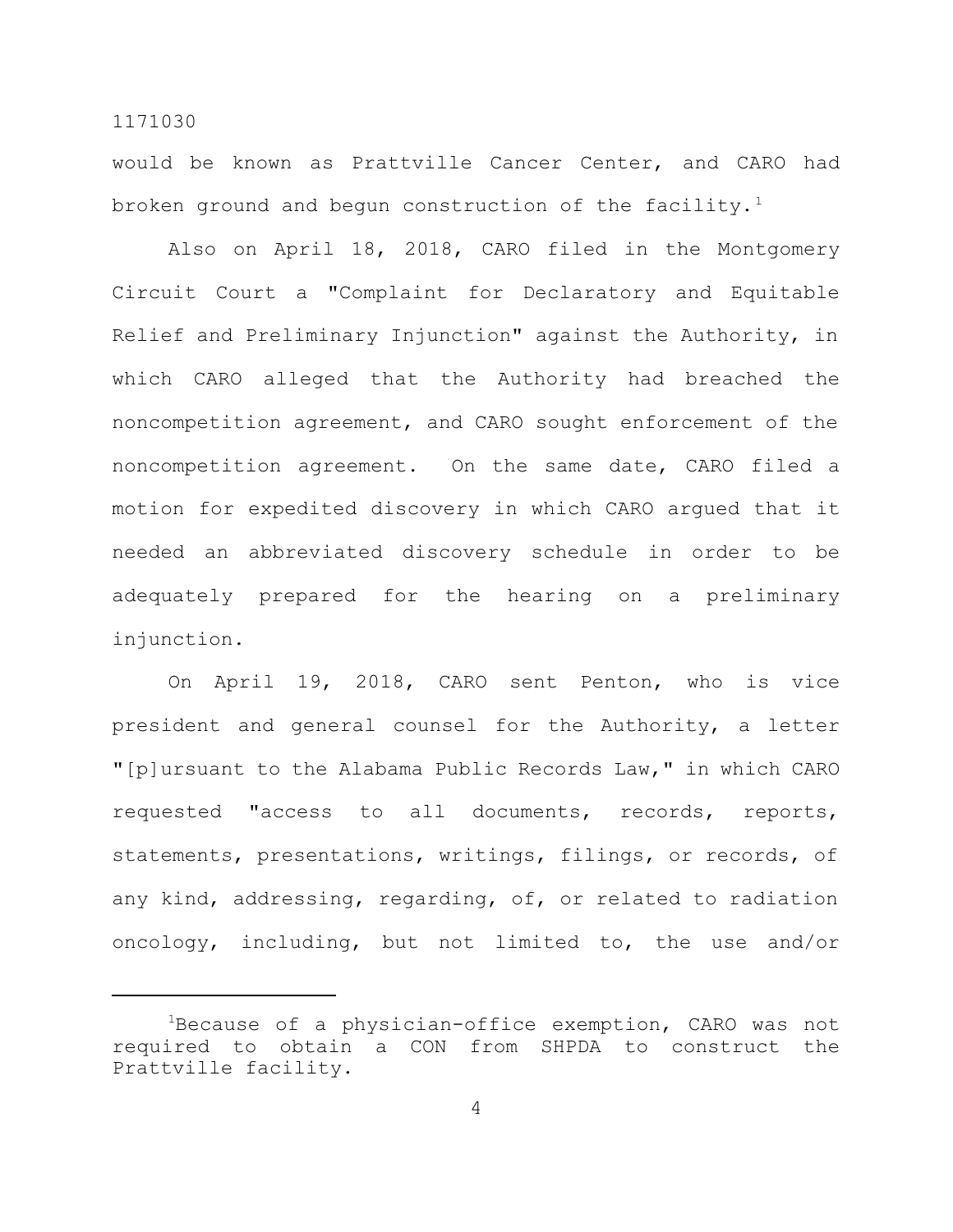expansion of radiation oncology services, over the past twenty-four (24) months." Additionally, CARO requested the minutes of the meetings of the Authority's Board from the previous two years ("the Board minutes"). After CARO received no response to the letter, it sent Penton a second letter on May 8, 2018, reiterating its requests and citing legal authority for the proposition that the Authority was subject to the ORA.

On May 9, 2018, counsel for the Authority responded to CARO by letter, in which it sought clarification concerning CARO's request for the Board minutes because there appeared to be a discrepancy between CARO's request in its letters and its discovery requests in the filed action. In the letter, counsel for the Authority also cited legal authority for the proposition that CARO's ORA request exceeded the scope of the law.

Also on May 9, 2018, the circuit court entered an order in which it noted that it had held a hearing on CARO's motion for expedited discovery but that after the hearing the circuit court had heard from the parties that they had "agreed to a plan allowing for mutual discovery." The circuit court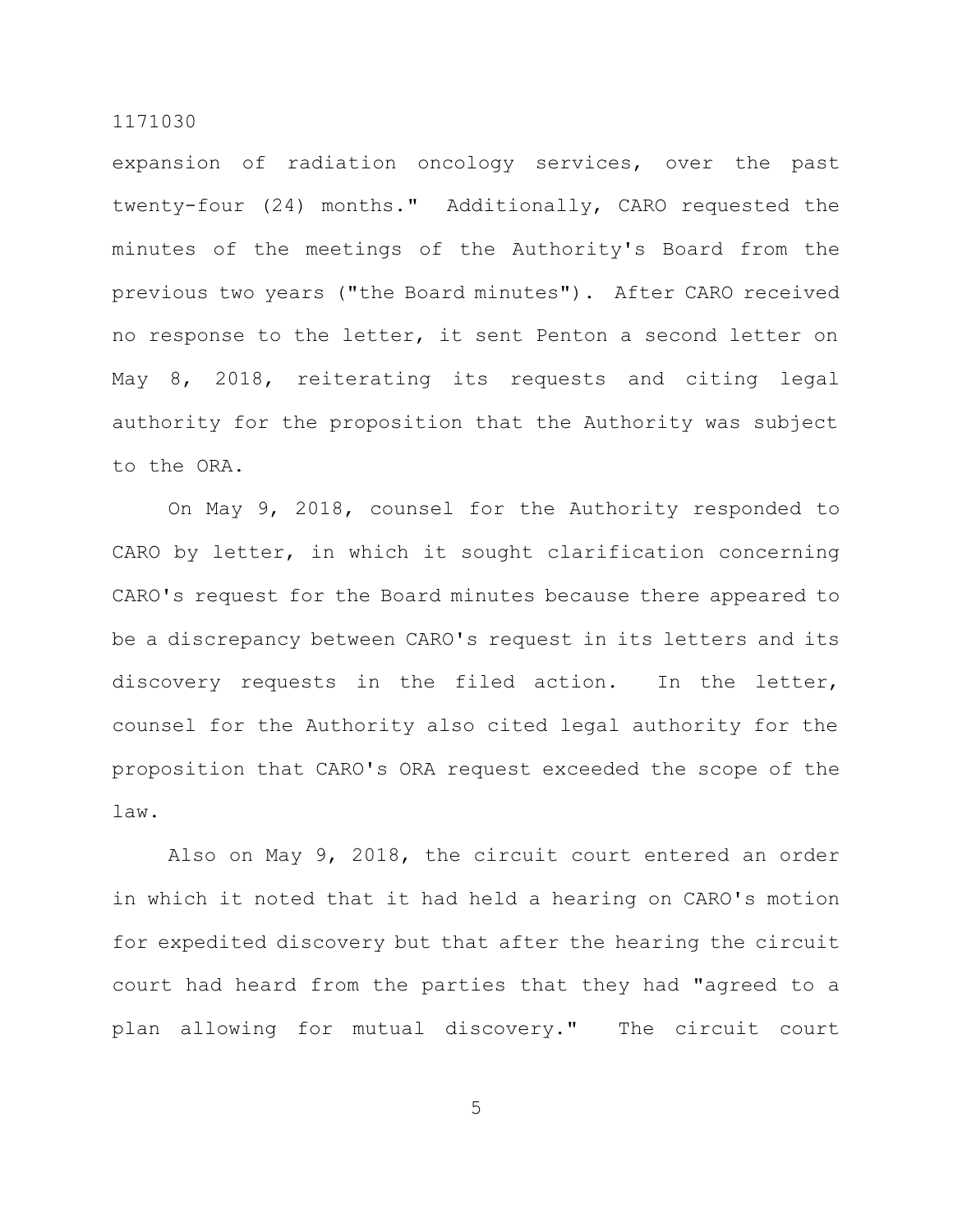therefore ruled that the motion for expedited discovery was moot.

On May 24, 2018, CARO sent Penton a third letter reiterating its ORA documents requests. Following receipt of that letter, counsel for both parties arranged for CARO's counsel to conduct an in camera review of the Board minutes without redactions. During the first week of June 2018, counsel for CARO reviewed the Board minutes. In that inspection, CARO uncovered what it deemed to be a "concerning portion" of the minutes from a November 30, 2017, meeting of the Authority's Board:

"[Russell] Tyner [president and CEO of the Authority] proposed [to establish a radiationoncology facility in Prattville]. He reported capital investment and estimated annual return for this undertaking. He stated that the larger strategy is to enter the regional Radiation Oncology market with low risk and reasonable market share; to effectively eliminate the current monopoly of Central Alabama Radiation Oncology (CARO), which should decrease the perceived and actual value of existing CARO operation; and to potentially create a scenario of cooperative integration."

(Emphasis added.)

CARO asserts that the above-quoted portion of the minutes and others confirmed CARO's suspicion that the Authority was attempting to drive CARO out of business. A week after it had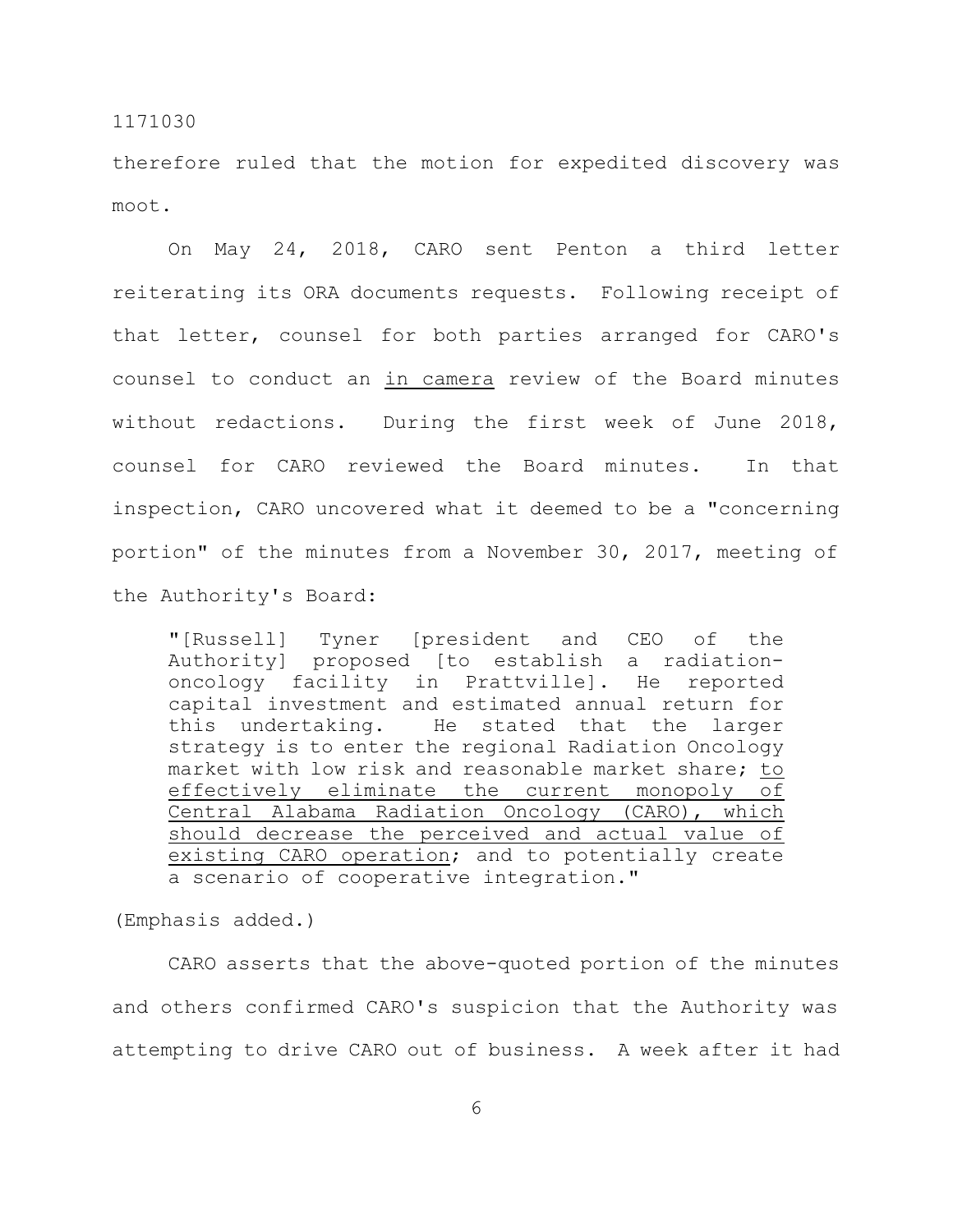inspected the minutes, CARO requested copies of the Board minutes.

In response, on June 13, 2018, counsel for the Authority sent CARO a letter requesting that CARO dismiss its action because, the Authority asserted, CARO's review of the Board minutes confirmed that the Authority had not breached the noncompetition agreement by recruiting or employing radiation oncologists to work at the Prattville location of MCC.

On June 18, 2018, counsel for the Authority provided CARO with copies of the Board minutes that contained numerous redactions. CARO asserted that the redactions included information relating to arrangements with medical oncologists, the Medicare 340B program,<sup>2</sup> and the Authority's other proposed projects in the Prattville area. Counsel for the Authority contended that the remainder of the Board minutes and other documents CARO requested were "confidential and privileged and/or not subject to production under [the ORA]."

 $2$ CARO explains in its brief: "Effective January 1, 2018, reimbursements under 340B for medical oncology were decreased, making radiation oncology potentially the more lucrative area of oncology. This information is central to Baptist Health's efforts to establish radiation oncology services." CARO's brief, p. 5.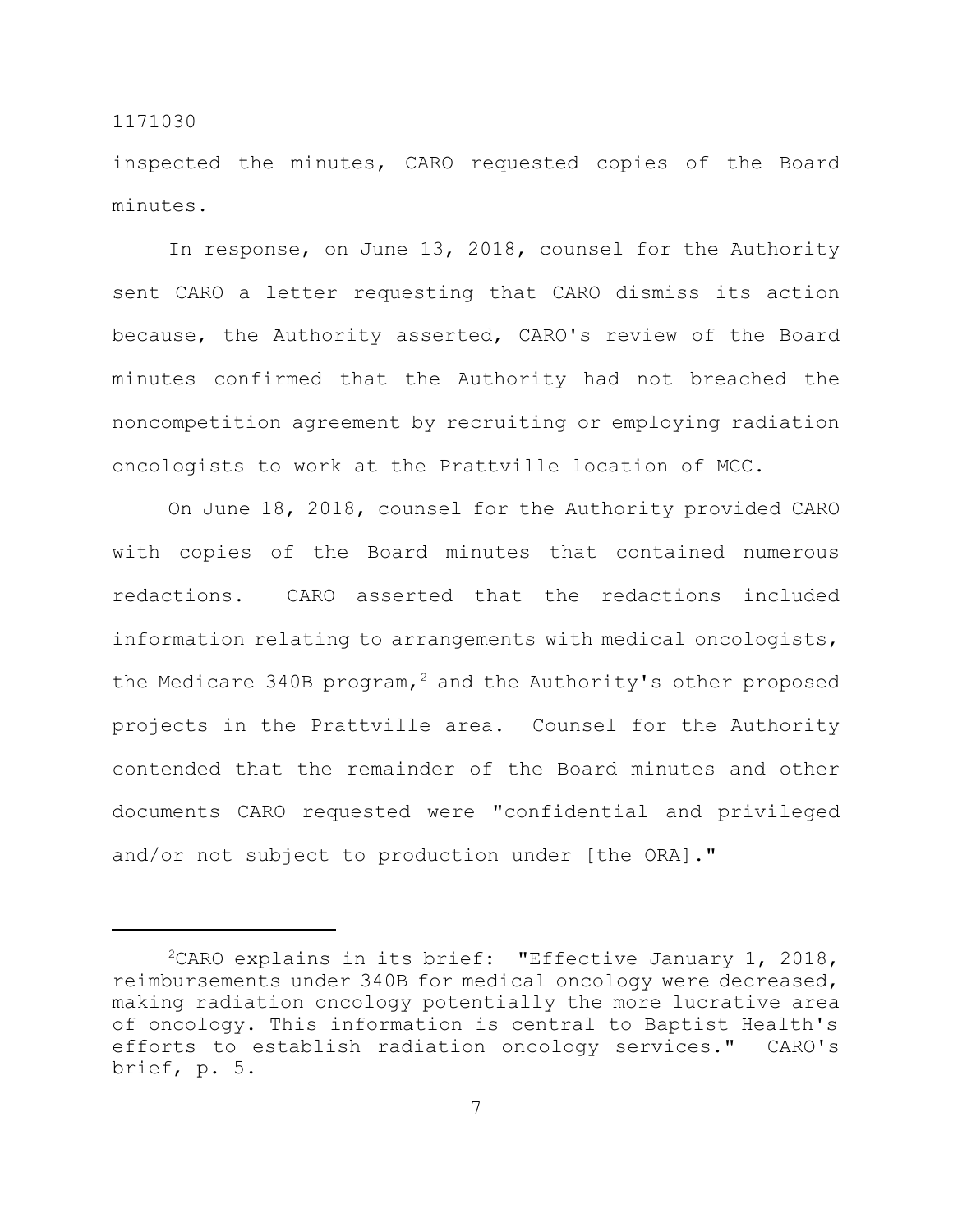On June 19, 2018, CARO filed an "Amended Complaint for Declaratory and Injunctive Relief" in the circuit court against the Authority and Penton, whom CARO believed to be the custodian of the Authority's records, that substituted an ORA claim in the place of all of CARO's previous claims pertaining to the breach of the noncompetition agreement. Specifically, CARO requested a judgment declaring that the Authority had violated the ORA, and it sought an injunction requiring the Authority and Penton to produce all the documents CARO had sought in past correspondence. CARO categorized those documents into two requests:

"[1] [T]he Radiation Oncologist request: '[A]ll documents, records, reports, statements, presentations, writings, filings, or records, of any kind, addressing, regarding, of, or related to radiation oncology, including, but not limited to, the use and/or expansion of radiation oncology services, over the past twenty-four (24) months.'

"[2] The Board Minutes Request: '[M]inutes from the last twenty-four (24) months of meetings of the Board of [the Authority].'"

On June 29, 2018, CARO filed a "Motion for Preliminary and Final Injunction" in which it presented its arguments as to why the Authority was subject to the ORA and why its two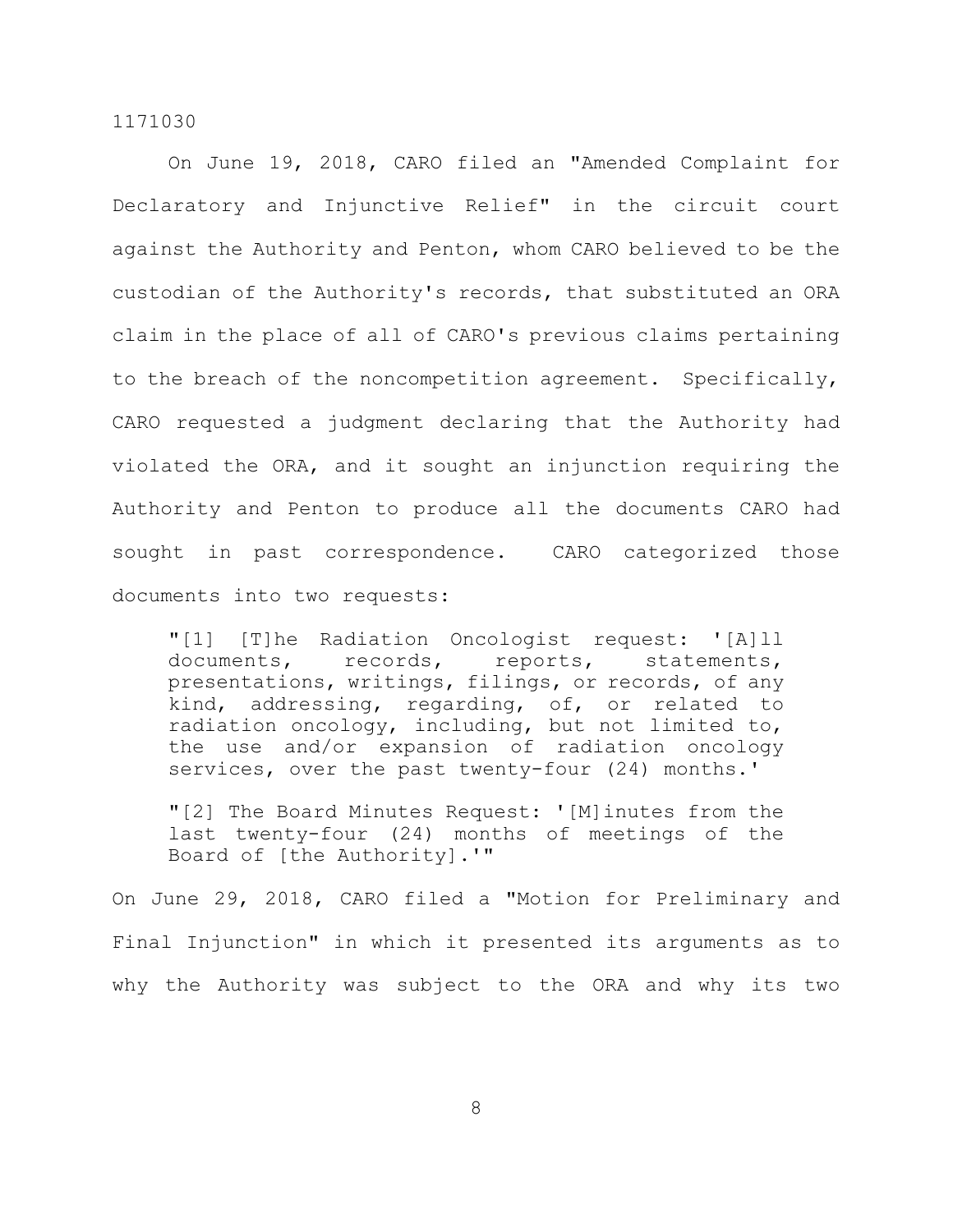documents requests were not protected by exceptions to the ORA.

On July 3, 2018, Baptist Health filed a motion to dismiss both the allegations in the original complaint and the ORA claim in the amended complaint. Baptist Health contended that the allegations in the original complaint were due to be dismissed pursuant to Rule 41, Ala. R. Civ. P., for lack of prosecution. Baptist Health argued that the ORA claim should be dismissed because, it said, the Authority was not subject to the ORA. Additionally, Baptist Health argued that, even if the Authority was subject to the ORA, CARO's requests exceeded the scope of what the Authority should be required to produce under the ORA.

On July 31, 2018, the circuit court held a hearing on the motions from both parties. On August 6, 2018, the circuit court entered an order granting CARO's ORA documents requests. Specifically, the circuit court concluded that,

"as a matter of law, [the Authority], as a health care authority created pursuant to the Health Care Authorities Act of 1982, Ala. Code [1975,] § 22-21-310 et seq., is subject to the Open Records Act. See Tenn. Valley Printing Co. v. Health Care Auth. of Lauderdale County, 61 So. 3d 1027 (Ala. 2010). Accordingly, [Baptist Health] must produce documents in response to CARO's requests."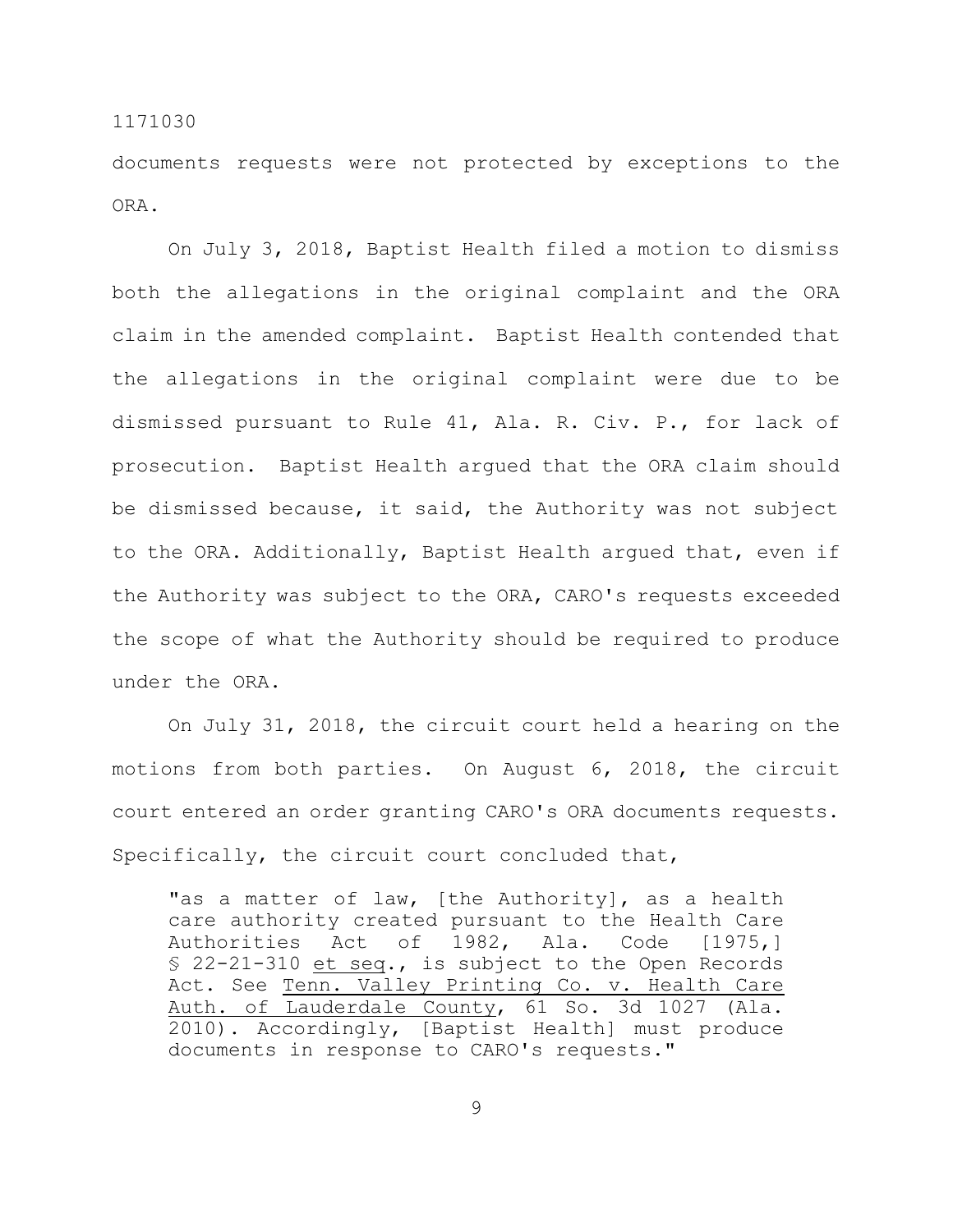With respect to CARO's Board-minutes request, the circuit court concluded that the Authority had waived any objection to confidentiality by allowing CARO's counsel to view unredacted copies of the Board minutes. Accordingly, the circuit court ordered Baptist Health to produce "an unredacted copy of the entire set of previously disclosed Board Minutes." With respect to CARO's radiation-oncologist request, in accordance with arguments made by CARO's counsel at the July 31, 2018, hearing, the circuit court concluded that the second request would be somewhat more limited than originally described. Specifically, Baptist Health was ordered to produce

"the following documents created during the twoyear period preceding the Open Records Act requests and related to radiation oncology by 5:00pm on August 3, 2018:

"1. All documents distributed at Board meetings related to radiation oncology or to CARO;

"2. All pro forma financial statements, feasibility studies, or budgets for [the Authority's] proposed radiation therapy facility in Prattville; and

"3. All calculations of value of CARO or of CARO's Montgomery radiation oncology practice."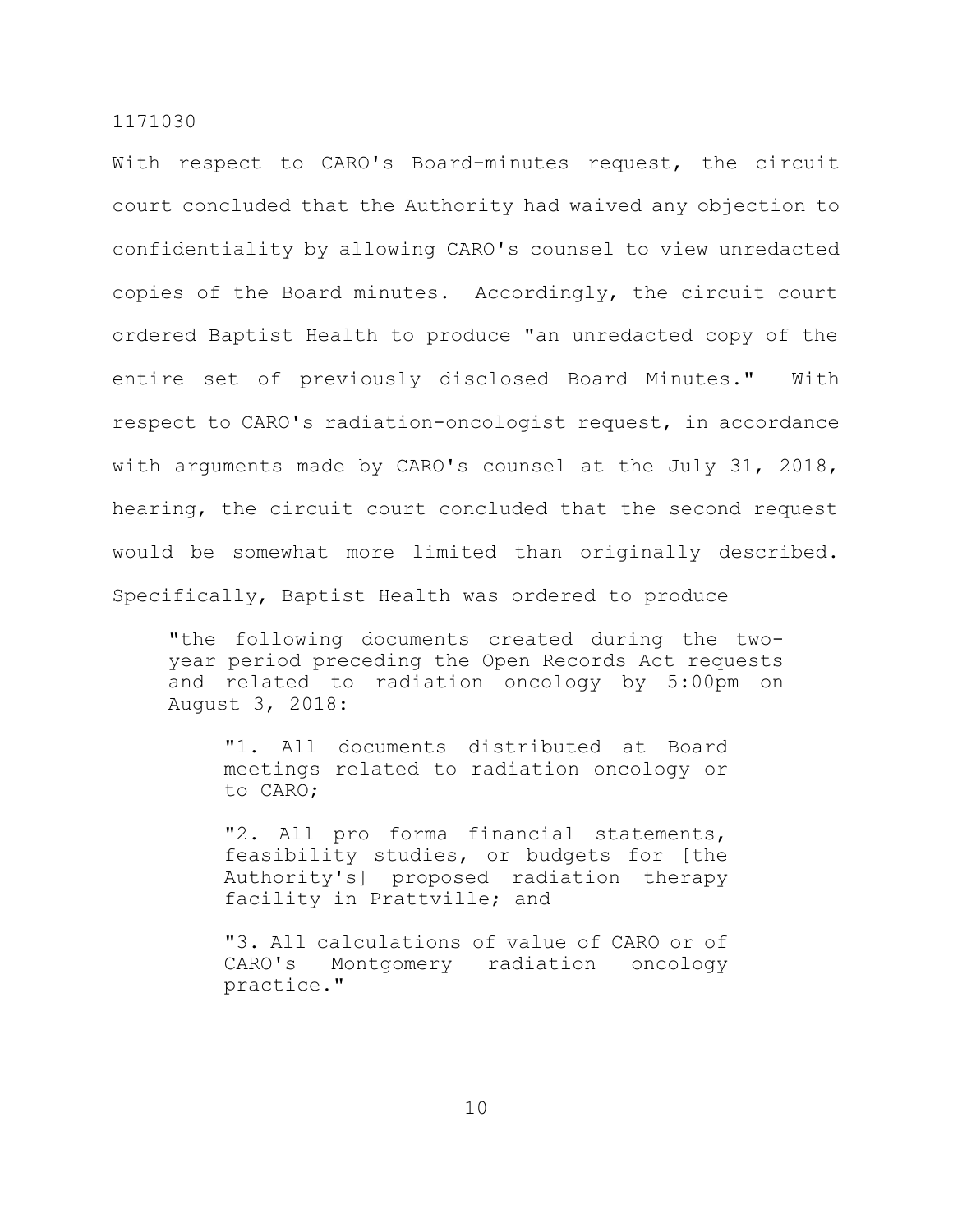Baptist Health appeals the judgment of the trial court.<sup>3</sup>

## II. Standard of Review

The first issue presented in this appeal -- whether the Authority is subject to the ORA -- is a pure question of law. Therefore, we review the circuit court's determination on that issue de novo. "[W]here the facts are not in dispute and we are presented with pure questions of law, this Court's standard of review is de novo." State v. American Tobacco Co., 772 So. 2d 417, 419 (Ala. 2000).

However, the second issue -- whether the ordered records disclosure exceeded the scope of the ORA -- concerns the application of judicially created exceptions to required disclosures under the ORA. See Stone v. Consolidated Publ'g Co., 404 So. 2d 678, 681 (Ala. 1981) (explaining that "[c]ourts must balance the interest of the citizens in knowing what their public officers are doing in the discharge of public duties against the interest of the general public in

<sup>3</sup>Immediately following the entry of the judgment, Baptist Health filed an emergency motion to stay the judgment pending appeal. However, that motion was later withdrawn after the circuit court agreed to enter a stay on the condition that Baptist Health post a supersedeas bond, which it promptly did.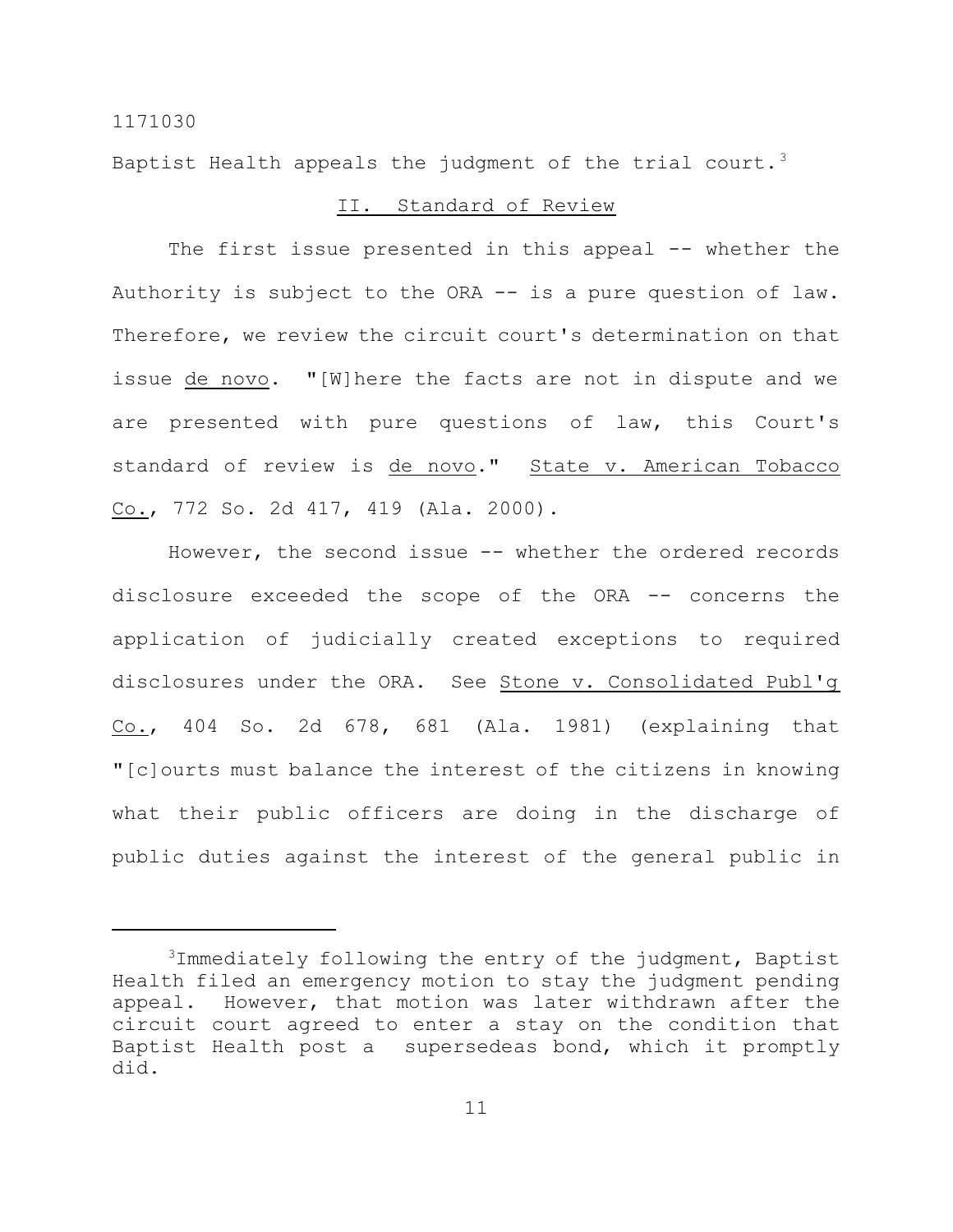having the business of government carried on efficiently and without undue interference"); and Chambers v. Birmingham News Co., 552 So. 2d 854, 856 (Ala. 1989) (stating that questions involving the exceptions "are factual in nature and are for the trial judge to resolve"). Therefore, we review the circuit court's determination on the second issue by asking whether the circuit court exceeded its discretion in ordering the disclosure of the records.

"A court exceeds its discretion when its ruling is based on an erroneous conclusion of law or when it has acted arbitrarily without employing conscientious judgment, has exceeded the bounds of reason in view of all circumstances, or has so far ignored recognized principles of law or practice as to cause substantial injustice. Hale v. Larry Latham Auctioneers, Inc., 607 So. 2d 154, 155 (Ala. 1992); Dowdy v. Gilbert Eng'g Co., 372 So. 2d 11, 13 (Ala. 1979)."

Edwards v. Allied Home Mortg. Capital Corp., 962 So. 2d 194, 213 (Ala. 2007).

## III. Analysis

#### A. Is the Authority subject to the ORA?

Section 36–12–40, Ala. Code 1975, provides, in pertinent part, that "[e]very citizen has a right to inspect and take a copy of any public writing of this state, except as otherwise provided by statute." This Court previously has concluded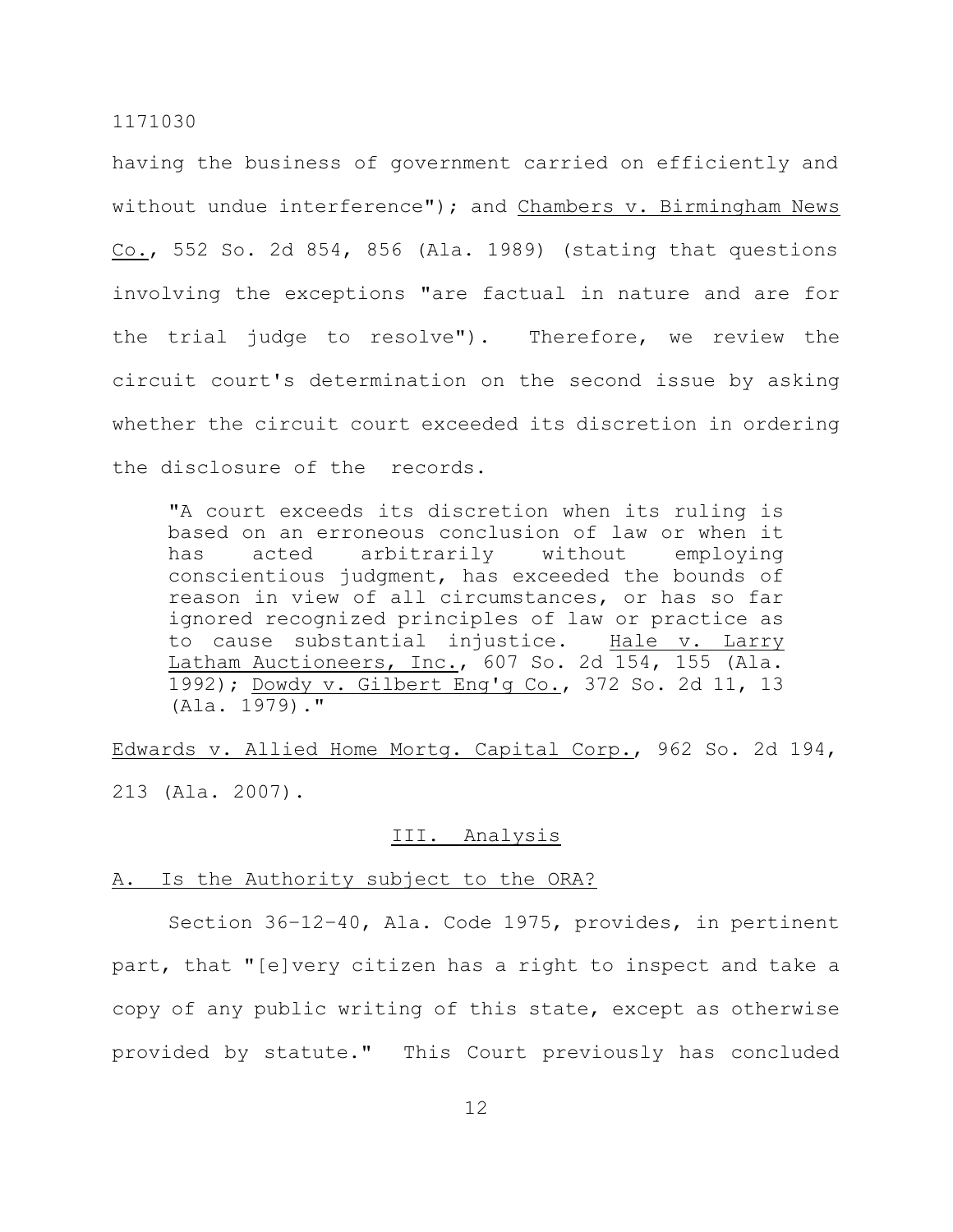that the term "public writing" is synonymous with the definition of the term "public record" provided in § 41–13–1, Ala. Code 1975, see Stone, 404 So. 2d at 680, and the Court has defined the term as follows: "'[P]ublic writing' ... is such a record as is reasonably necessary to record the business and activities required to be done or carried on by a public officer so that the status and condition of such business and activities can be known by our citizens." Id. at 681. Section 36-12-1, Ala. Code 1975, provides:

"A public officer or servant, as used in this article, is intended to and shall include, in addition to the ordinary public offices, departments, commissions, bureaus and boards of the state and the public officers and servants of counties and municipalities, all persons whatsoever occupying positions in state institutions."

In concluding that the Authority is subject to the ORA, the circuit court relied upon Tennessee Valley Printing Co. v. Health Care Authority of Lauderdale County, 61 So. 3d 1027 (Ala. 2010). Tennessee Valley concerned an ORA request submitted to the Health Care Authority of Lauderdale County and the City of Florence d/b/a Coffee Health Group ("the Lauderdale HCA") by the Tennessee Valley Printing Company, Inc., which published the TimesDaily newspaper in Florence.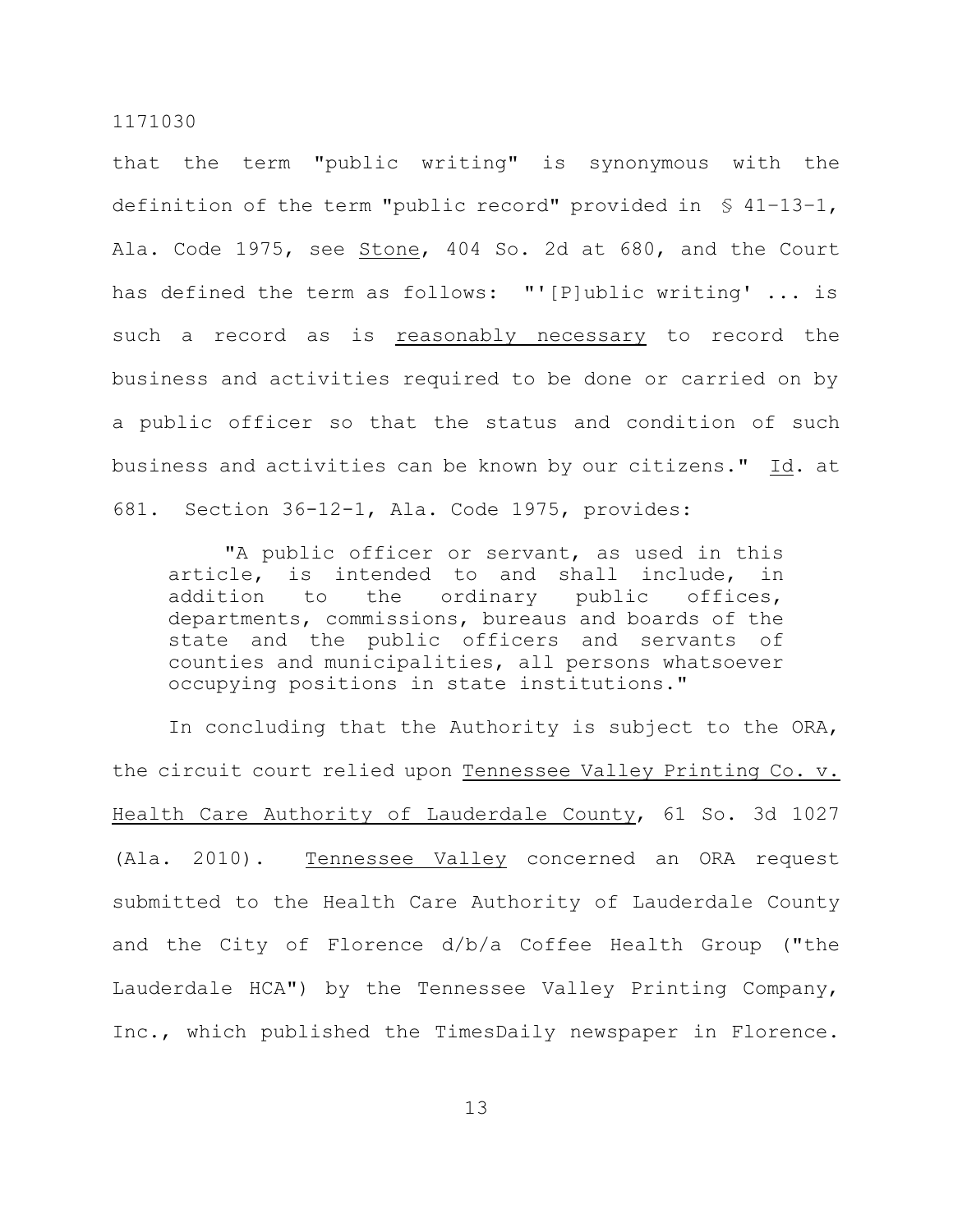The ORA request asked for information about bids taken by the Lauderdale HCA on the sale of two hospitals it owned. The circuit court in Tennessee Valley concluded that the Lauderdale HCA was exempt from the ORA request based on the Health Care Authorities Act of 1982, § 22-21-310 et seq., Ala. Code 1975 ("the HCA Act"). This Court reversed the judgment of the circuit court. In doing so, the Tennessee Valley Court first noted that the ORA itself exempts some government entities from its requirements, but health-care authorities are not among those exempted entities. 61 So. 3d at 1032-33. The Court further observed that the legislature in the HCA Act expressly exempted health-care authorities from certain laws applicable to governmental entities, including the Open Meetings Act, but did not exempt them from the ORA. Id. at 1033. Finally, the Court concluded that the Lauderdale HCA "is a local governmental entity," not a private entity, and as such it was subject to the ORA. Id. at 1034. The Court explained:

"We find support for this in the HCA itself, which provides that a health-care authority is designated as an instrumentality of its authorizing subdivision.  $\frac{1}{2}$  22-21-318(c)(2). Here, that would be Lauderdale County and the City of Florence. Eight of the 11 members of the board of the Health Care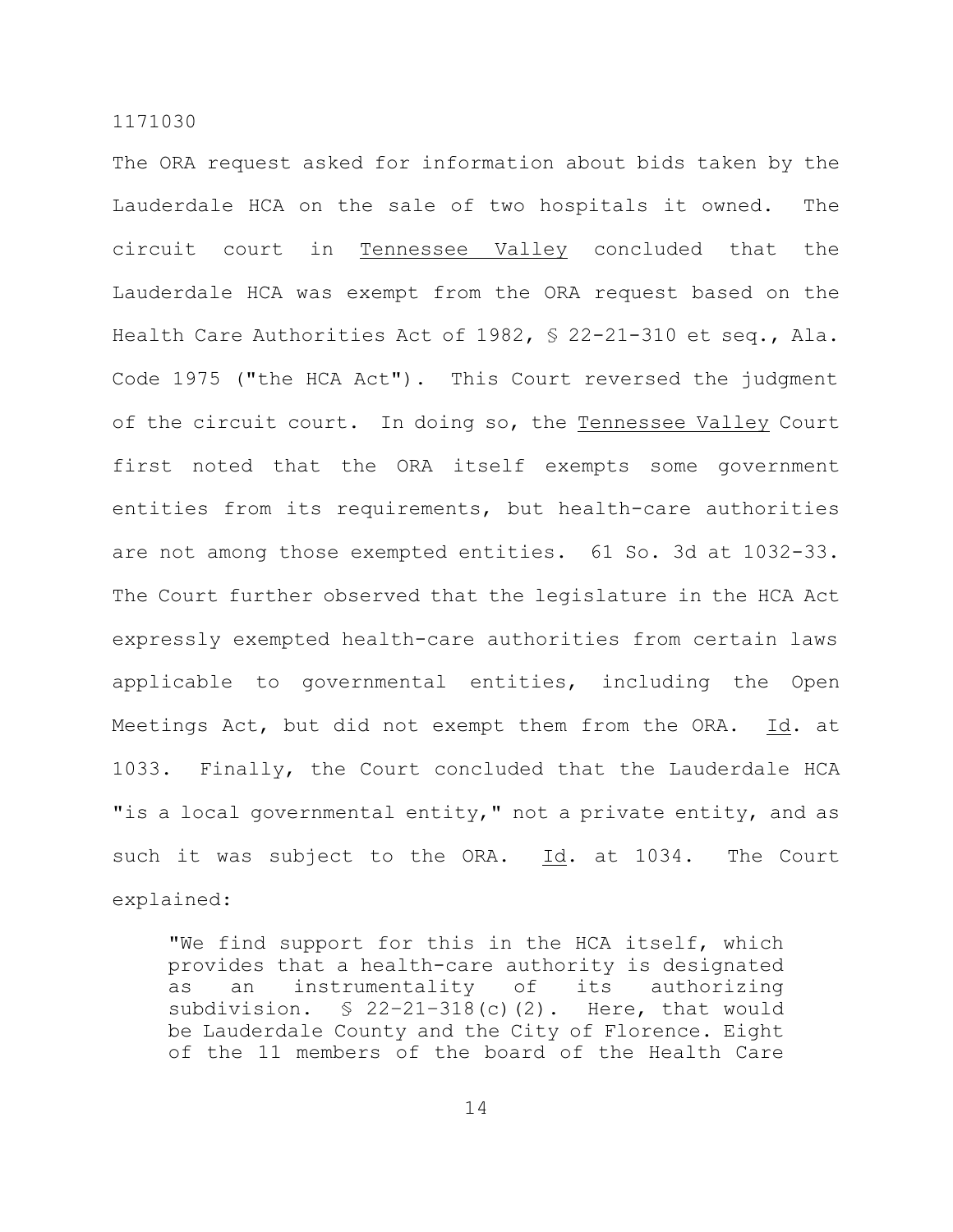Authority are either members as a result of their elected position or appointed by the City and the County in accordance with  $$ 22-21-316(a)$ . Unlike a private entity, the Health Care Authority has the power of eminent domain, to take private property for public use. § 22–21–319. Public health-care authorities are exempt from usury laws, interest laws, § 22–21–328, Ala. Code 1975, and from paying property or income taxes. § 22–21–333, Ala. Code 1975. The income from securities issued by a health-care authority is not taxable. § 22–21–333. Health-care authorities can also be designated as the recipient of proceeds from public-hospital taxes. § 22–21–338, Ala. Code 1975. It is important to note that while health-care authorities have the power to purchase property, they are prohibited from selling 'substantially all [their] assets' 'without the prior approval of the governing body of each authorizing subdivision.' § 22–21–318(a)(7), Ala. Code 1975."

# 61 So. 3d at 1034.

Baptist Health contends that Tennessee Valley is distinguishable because the Lauderdale HCA was authorized by Lauderdale County and the City of Florence. Baptist Health argues that those are clearly government entities, and thus it is not surprising that this Court would conclude that a health-care authority formed by government entities would be subject to the ORA. In contrast, the hospitals now owned by the Authority were originally privately owned, and the Authority was not authorized by a county or a city but rather by the University of Alabama Board of Trustees. "When Baptist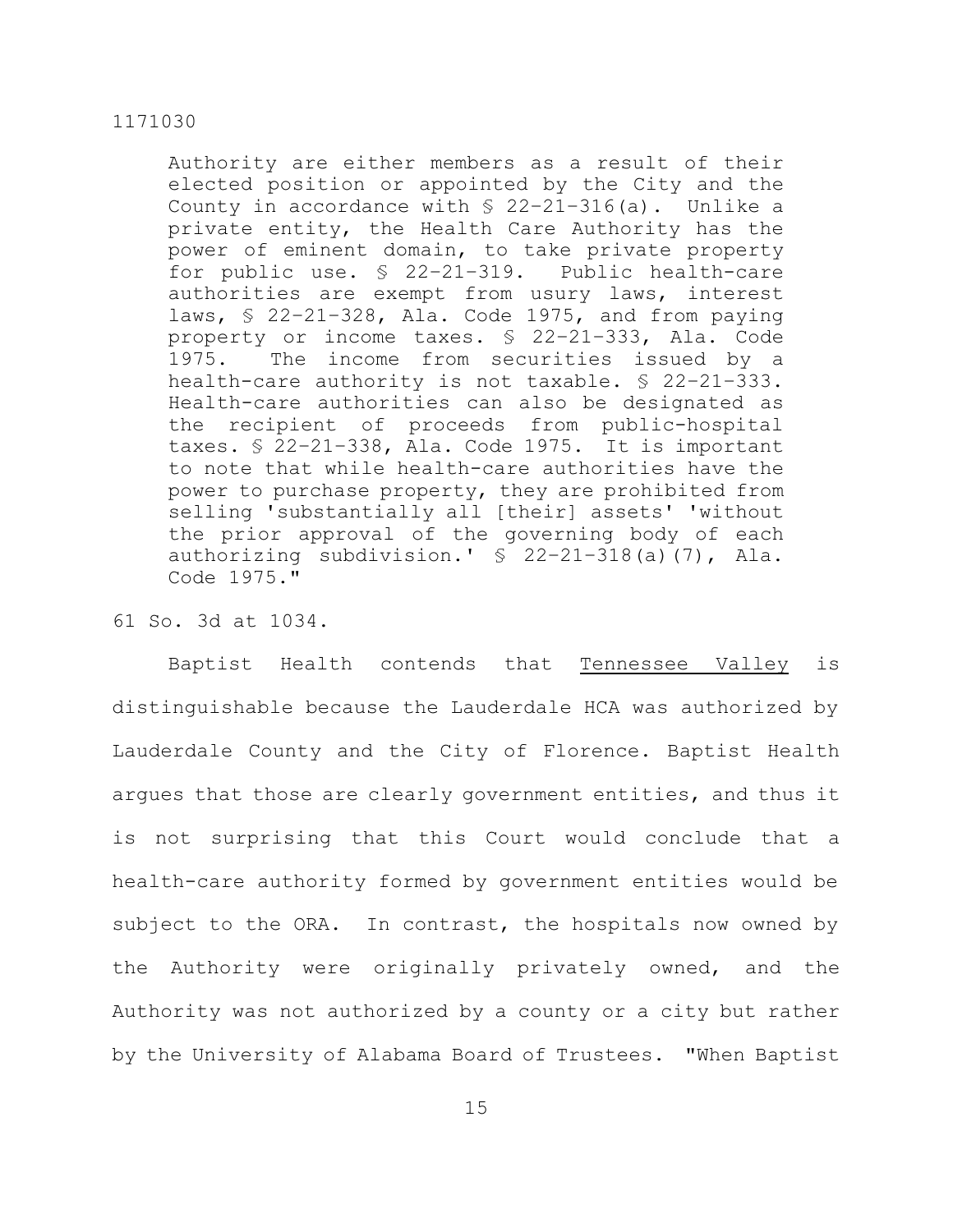Health encountered financial problems in conjunction with the operation of those hospitals, it sought the assistance of the University of Alabama Board of Trustees ('the Board'). In June 2005, the Board adopted a resolution authorizing the formation of the Authority ...." Health Care Auth. for Baptist Health v. Davis, 158 So. 3d 397, 400 (Ala. 2013) (footnote omitted).

Baptist Health relies heavily on Davis in arguing that it should not be subject to the ORA. In Davis, this Court concluded that the Authority is not entitled to immunity under Art. I, § 14, Ala. Const. 1901. The Davis Court summarized the reasoning for this conclusion as follows:

"Based on our weighing of the [Armory Commission of Alabama v.] Staudt[, 388 So. 2d 991 (Ala. 1980),] factors, $[4]$  we must conclude that a health-care

## <sup>4</sup>In **Staudt**, this Court stated:

"Whether a lawsuit against a body created by legislative enactment is a suit against the state depends on [1] the character of power delegated to the body, [2] the relation of the body to the state, and [3] the nature of the function performed by the body. All factors in the relationship must be examined to determine whether the suit is against an arm of the state or merely against a franchisee licensed for some beneficial purpose."

388 So. 2d at 993.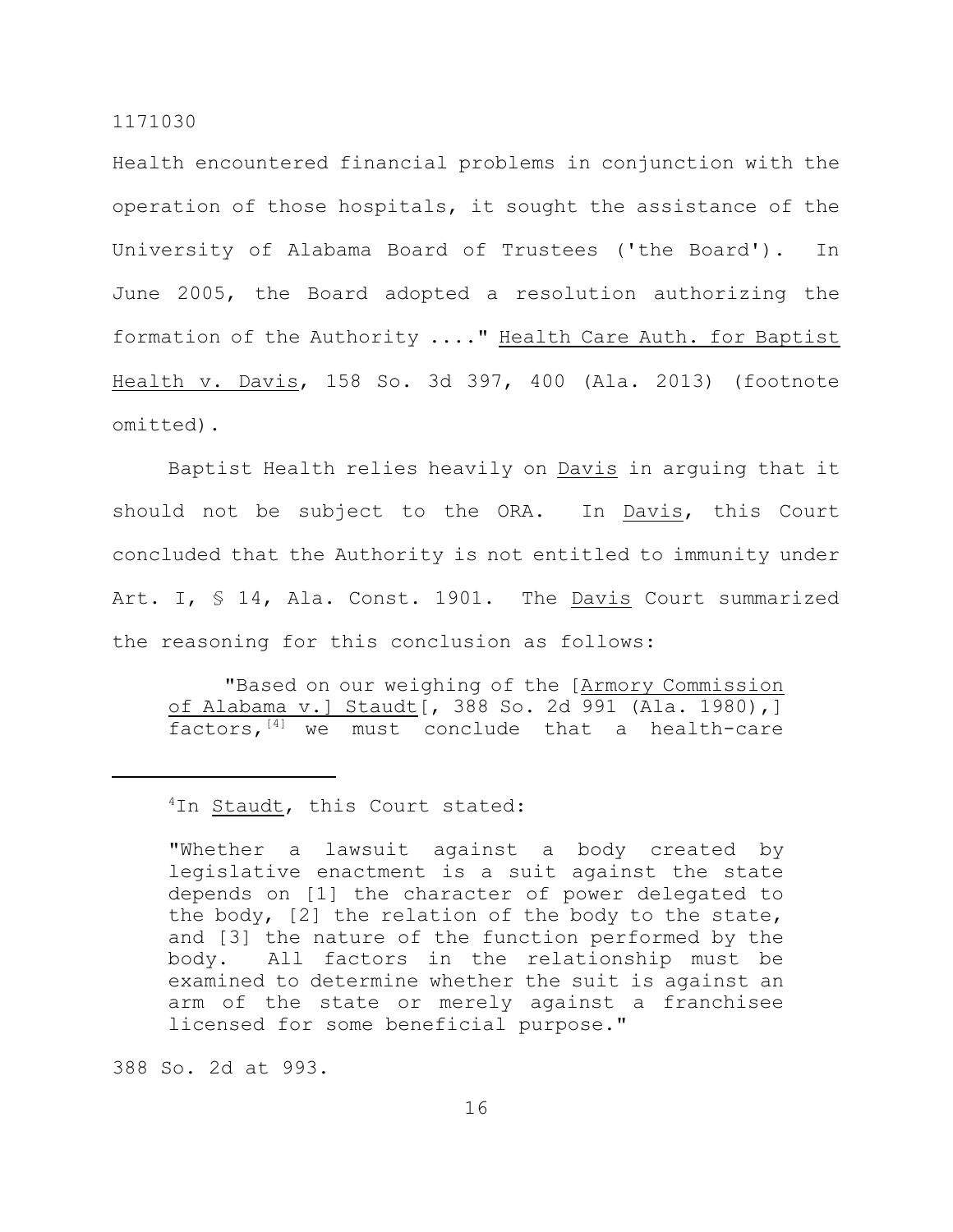authority organized and operating under the HCA Act is not an '"immediate and strictly governmental agenc[y] of the State."' See, e.g. Tallaseehatchie Creek [Watershed Conservancy Dist. v. Allred], 620 So. 2d [628,] 631 [(Ala. 1993)] (quoting Thomas [v. Alabama Mun. Elec. Auth.], 432 So. 2d [470,] 480 [(Ala. 1983)]). The Authority does not serve as 'an arm of the State.' Instead, it is a 'franchisee licensed for some beneficial purpose,' Staudt, 388 So. 2d at 993, namely to participate with other health-care providers in this State, both public and private, in rendering health-care services to citizens of this State. The Authority therefore is not entitled to State immunity under § 14 of the Alabama Constitution."

Davis, 158 So. 3d at 415–16. Baptist Health argues that because this Court held in Davis that the Authority is a "franchisee" rather than an "arm of the state" for purposes of Art. I, § 14, Ala. Const. 1901, the Authority should not be subject to the ORA. See Baptist Health's brief, p. 21. In short, Baptist Health contends that the Davis Court concluded that the Authority "is not a governmental entity" and it, therefore, "should not be subject to a statute like the Open Records Act, whose sole purpose is to regulate governmental entities." Id. at 22.

However, Baptist Health misunderstands our decision in Davis. The sole question in Davis was whether a suit against the Authority constituted an action against the State as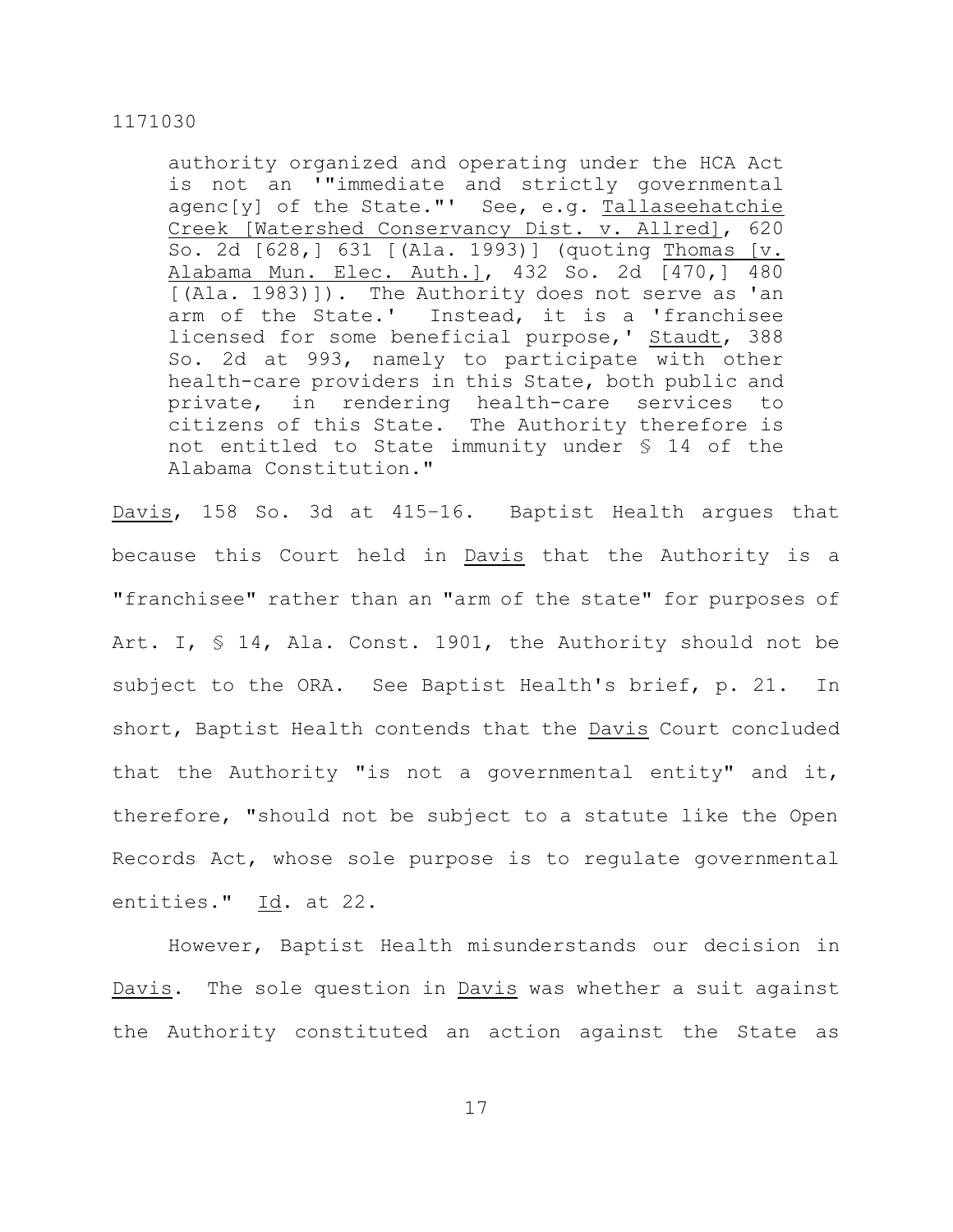defined by Art. I, § 14, Ala. Const. 1901. As the Davis decision itself explained at length, there are several governmental entities that are not entitled to § 14 immunity. See Davis, 158 So. 3d at 405 (noting that "the power of eminent domain is a power enjoyed by entities such as municipalities and counties, public corporations, and other agencies that are not part of the State and that do not enjoy State immunity"); Davis, 158 So. 3d at 408–09 (observing that, "[d]espite the potential availability to them of immunity as to certain anticompetitive conduct, however, neither counties nor municipalities nor private entities are part of the State or enjoy State immunity"). Thus, the fact that a governmental entity is not entitled to § 14 immunity does not speak to whether that entity is subject to the ORA. Cf. Vandenberg v. Aramark Educ. Servs., Inc., 81 So. 3d 326, 339 (Ala. 2011) (noting that "[t]he immunity that comes from § 14 and that is associated with being part of the State, however, does not automatically attach to all public corporations; some public corporations are entitled to it while others are not").

"The Authority is a public corporation. It is an entity separate from the State." Davis, 158 So. 3d at 402. This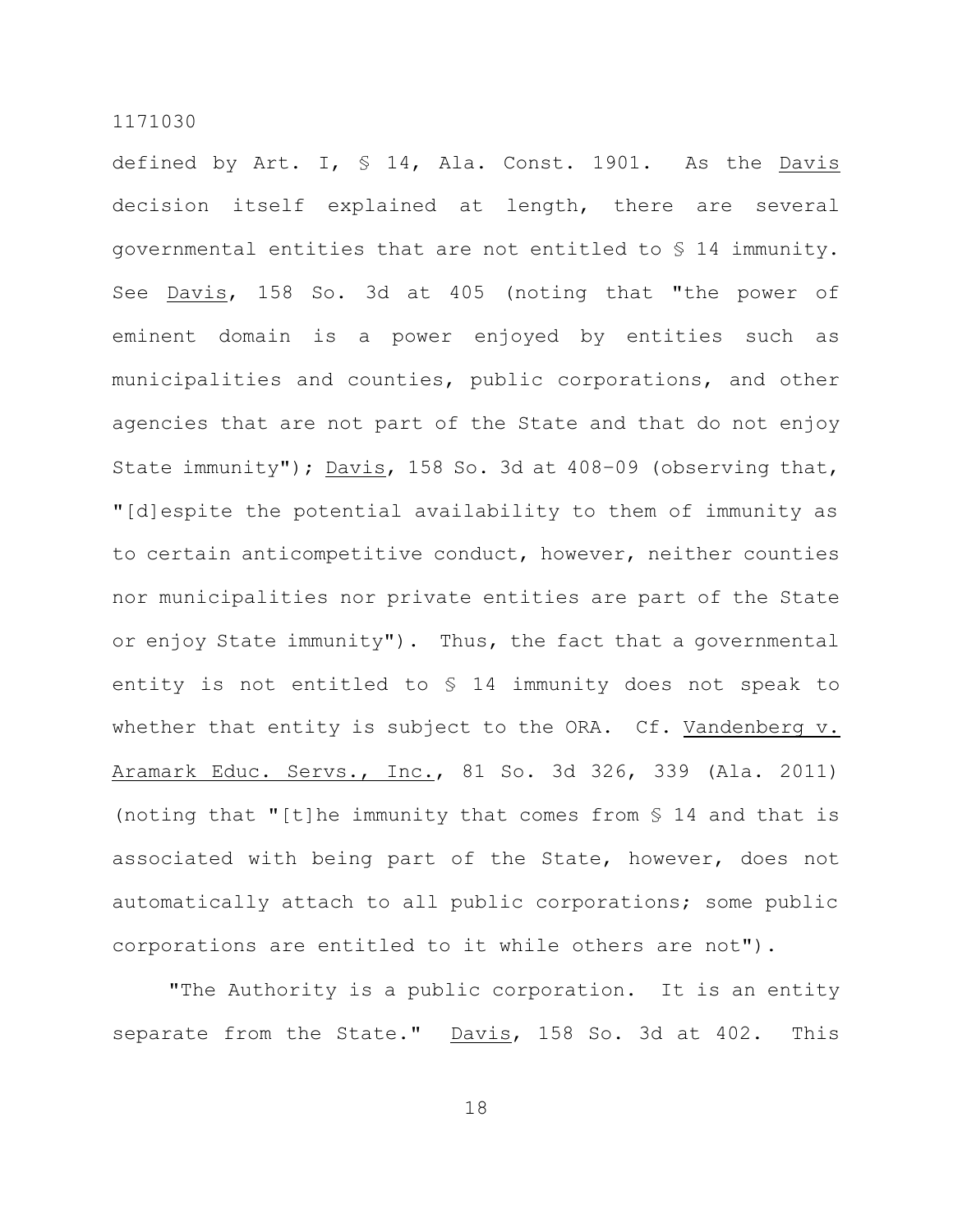fact, however, does not mean that the Authority is entirely separate from government -- as the term "public corporation" and the Tennessee Valley decision concerning health-care authorities indicate. Nothing in Tennessee Valley indicates that the ORA's applicability to a particular health-care authority could turn on whether that health-care authority began as "a private entity ... joining with a public entity." Baptist Health's reply brief, p. 4. Instead, the decision in Tennessee Valley focused primarily on the fact that neither the HCA Act nor the ORA exempted health-care authorities from the requirements of the ORA. Moreover, the Tennessee Valley Court specifically observed that "the HCA [Act] itself ... provides that a health-care authority is designated as an instrumentality of its authorizing subdivision." 61 So. 3d at 1034. The HCA Act defines an "authorizing subdivision' as "[e]ach county, municipality, and educational institution with the governing body of which an application for the incorporation of an authority hereunder or for the reincorporation of a public hospital corporation hereunder is filed." § 22-21-311(a)(4), Ala. Code 1975 (emphasis added). The Authority's authorizing subdivision is the University of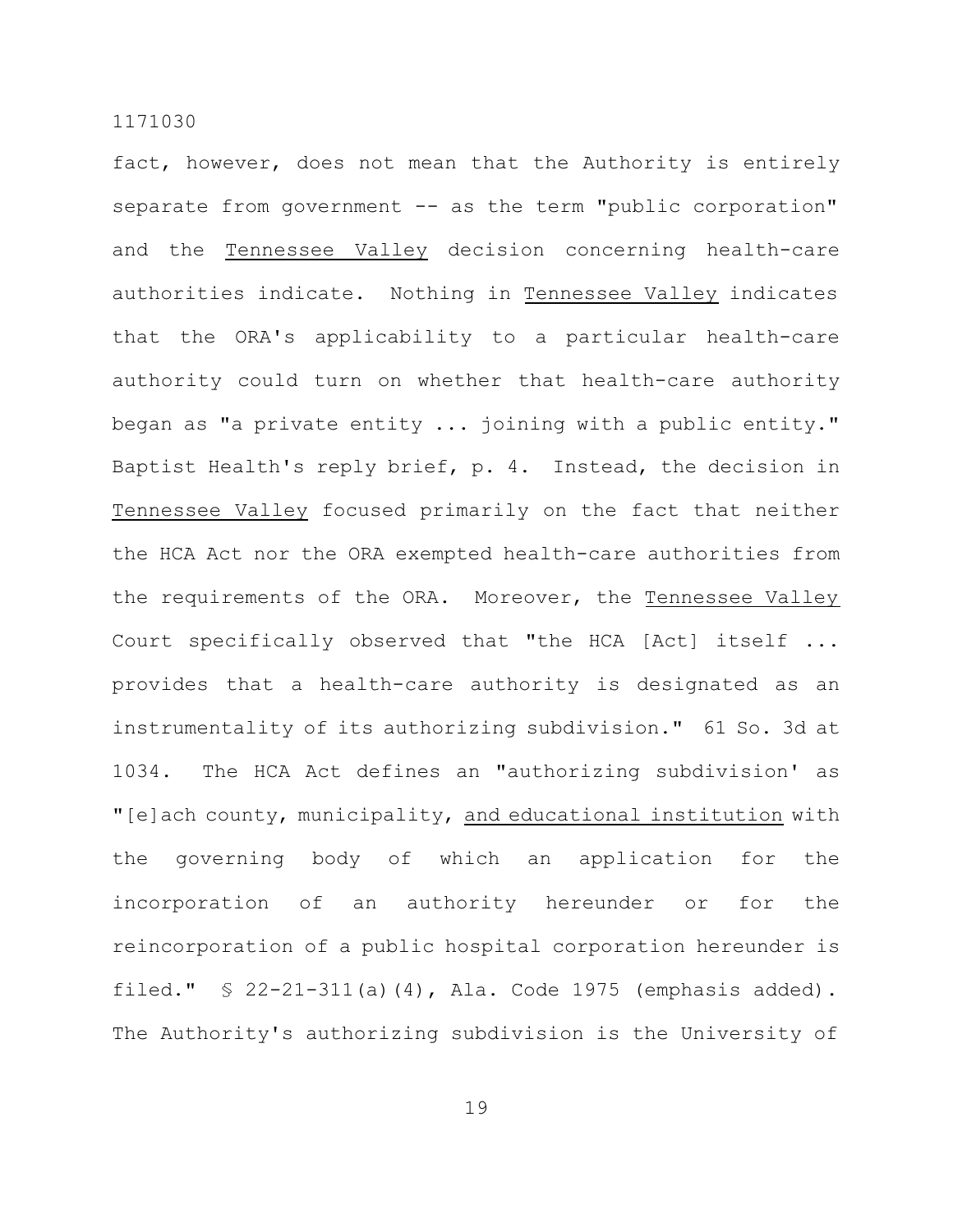Alabama Board of Trustees, which is unquestionably a state educational institution.

Regardless of how Baptist Health began, it chose to partner with the University of Alabama to become a governmentauthorized health-care authority. That choice offered the Authority several benefits. As the Tennessee Valley Court observed:

"Public health-care authorities are exempt from usury laws, interest laws, § 22–21–328, Ala. Code 1975, and from paying property or income taxes. § 22–21–333, Ala. Code 1975. The income from securities issued by a health-care authority is not taxable. § 22–21–333. Health-care authorities can also be designated as the recipient of proceeds from public-hospital taxes. § 22–21–338, Ala. Code 1975."

61 So. 3d at 1034. Likewise, the Davis Court noted that the Authority has the power of eminent domain and is immune from actions alleging anticompetitive conduct. See Davis, 158 So. 3d at 405, 408. The Authority receives those benefits precisely because of its designation as a governmentauthorized health-care authority. It is understood that, along with those benefits, public entities have certain responsibilities. Unless a governmental entity is exempted,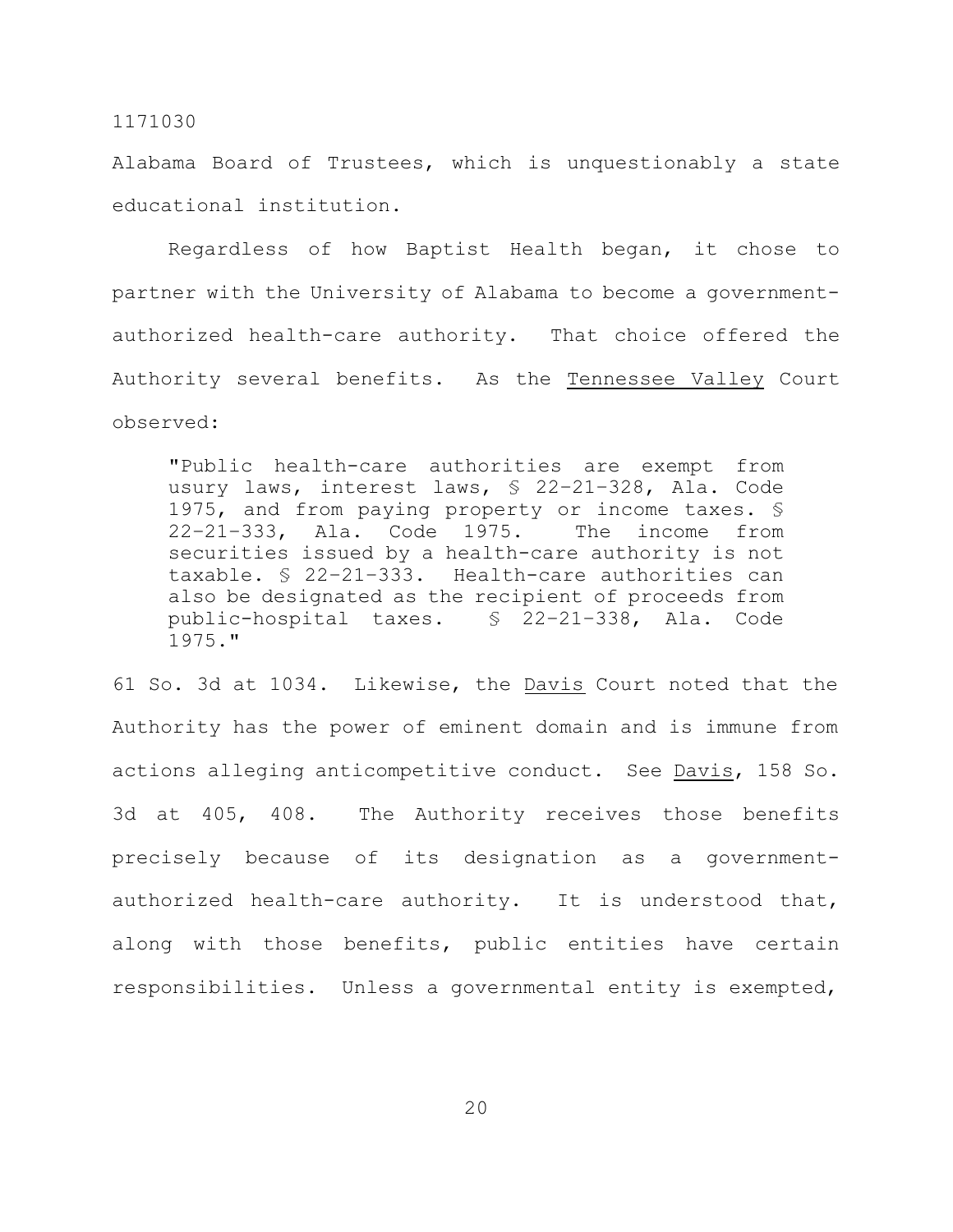one of those responsibilities is being subject to ORA requests.

Even if we accepted Baptist Health's view that the import of Davis should be that the Authority generally is not a public entity for purposes of "interpreting statutes that apply to public entities," Baptist Health's reply brief, p. 6, Davis itself indicates that that would not be case for the activities alleged against the Authority in this case. Section 22-21-318(c)(2), Ala. Code 1975, provides:

"(c) As a basis for the power granted in subdivision (31) of the preceding subsection (a),  $^{[5]}$ the Legislature hereby:

"....

"(2) Determines, as an expression of the public policy of the state with respect to the displacement of competition in the field of health care, that each authority, when exercising its powers hereunder with

 $5$ Section 22-21-318(a)(31), Ala. Code 1975, provides that a health-care authority shall have the power

<sup>&</sup>quot;[t]o exercise all powers granted hereunder in such manner as it may determine to be consistent with the purposes of this article, notwithstanding that as a consequence of such exercise of such powers it engages in activities that may be deemed 'anticompetitive' within the contemplation of the antitrust laws of the state or of the United States."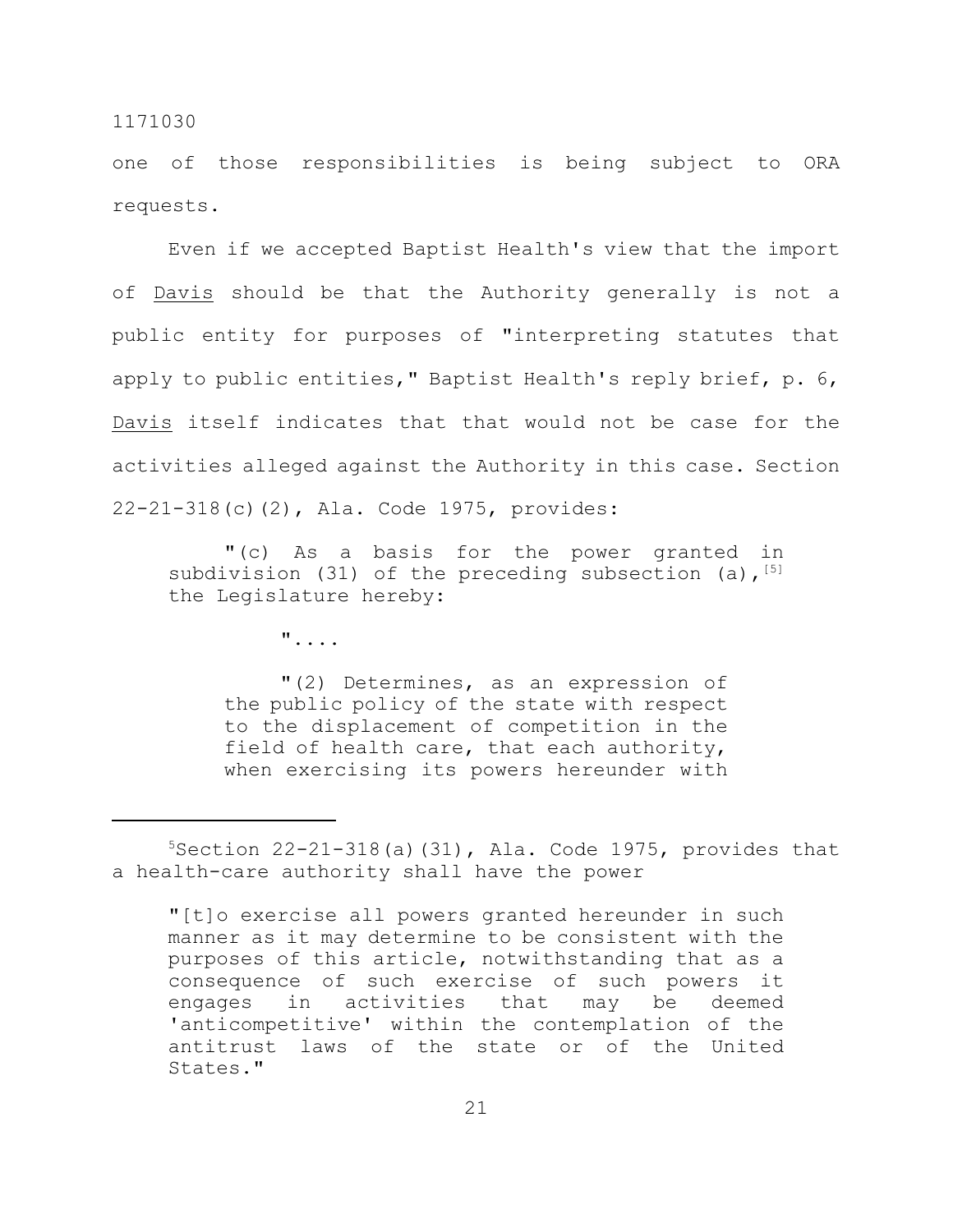| respect to the operation and management of  |  |  |  |  |  |  |
|---------------------------------------------|--|--|--|--|--|--|
| health care facilities, acts as an agency   |  |  |  |  |  |  |
| or instrumentality of its authorizing       |  |  |  |  |  |  |
| subdivisions and as a political subdivision |  |  |  |  |  |  |
| of the state."                              |  |  |  |  |  |  |

(Emphasis added.) The Davis Court opined that this section means that "a health-care authority acts as an agency or instrumentality of its authorizing subdivision and as a political subdivision of the State only in connection with its engagement in anticompetitive conduct." Davis, 158 So. 3d at 408. The conduct of the Authority about which CARO complains is specifically alleged to be anticompetitive in nature. Therefore, even under Baptist Health's (inaccurate) interpretation of Davis, the Authority must be said to be acting as an instrumentality of its authorizing subdivision and the state for purposes of the activities alleged in this action.

Aside from its use of Davis, Baptist Health presents one other argument as to why it believes the Authority should not be subject to the ORA. It notes that this Court's shorthand definition of a "public writing" includes records "reasonably necessary to record the business and activities required to be done or carried on by a public officer." Stone, 404 So. 2d at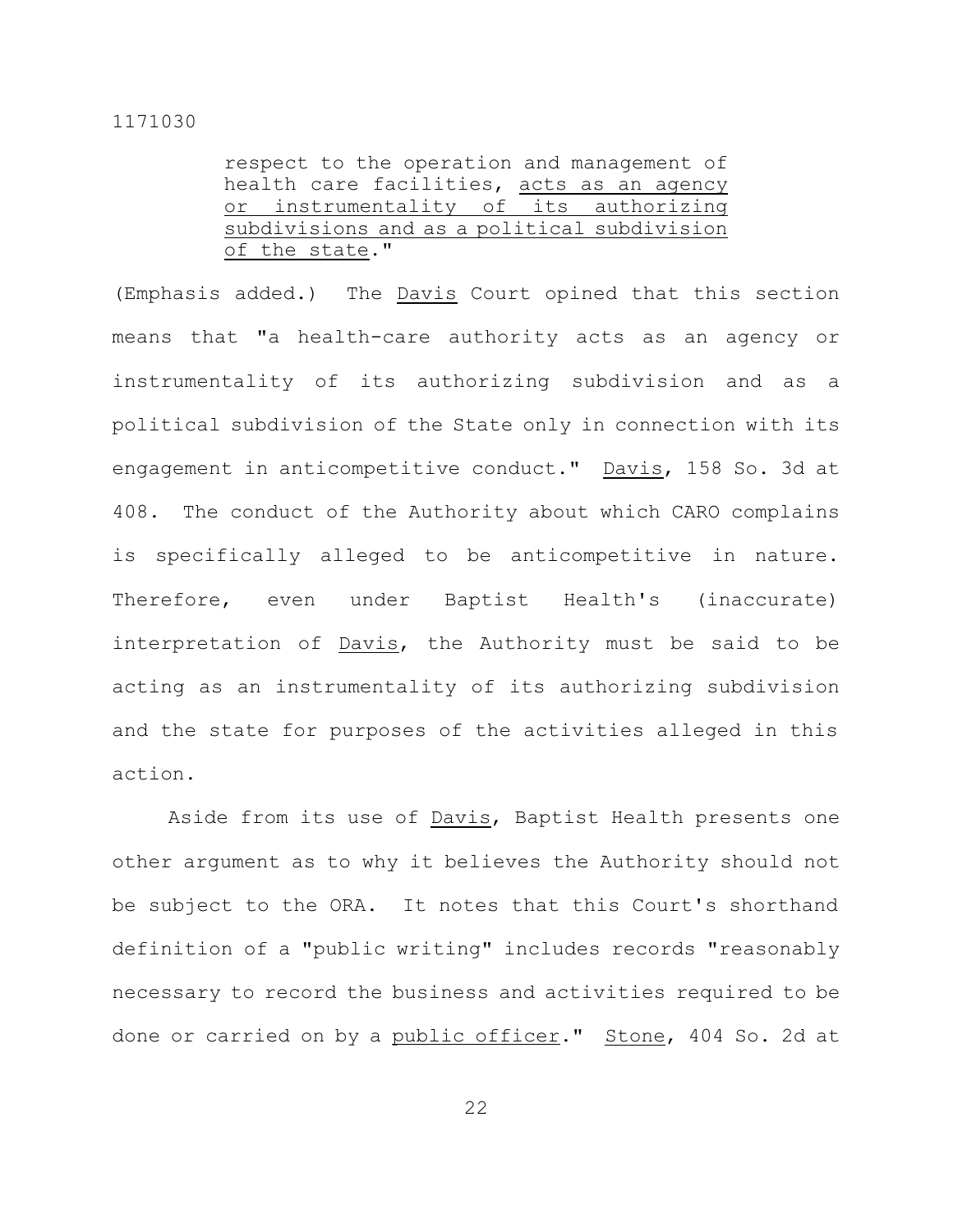681. Baptist Health then states that the definition of a "public officer" in § 36-12-1 includes "all persons occupying positions in any department, commission, bureau, board, subdivision of the State of Alabama, or its counties and municipalities. Here, [the Authority] is not a department, commission, bureau, board, or subdivision of the State of Alabama, or its counties and municipalities." Baptist Health's brief, p. 21.

Baptist Health reads the applicable definitions too narrowly. See, e.g., Tennessee Valley, 61 So. 3d at 1030 (noting that "'[t]he Open Records Act is remedial and should therefore be liberally construed in favor of the public'" (quoting Water Works & Sewer Bd. of Talladega v. Consolidated Publ'g, Inc., 892 So. 2d 859, 862 (Ala. 2004))). The full definition of a "public record" in § 41-13-1, Ala. Code 1975, provides, in part, that the term "shall include all written, typed or printed books, papers, letters, documents and maps made or received in pursuance of law by the public officers of the state, counties, municipalities and other subdivisions of government in the transactions of public business." (Emphasis added.) As we noted above, the Authority's "authorizing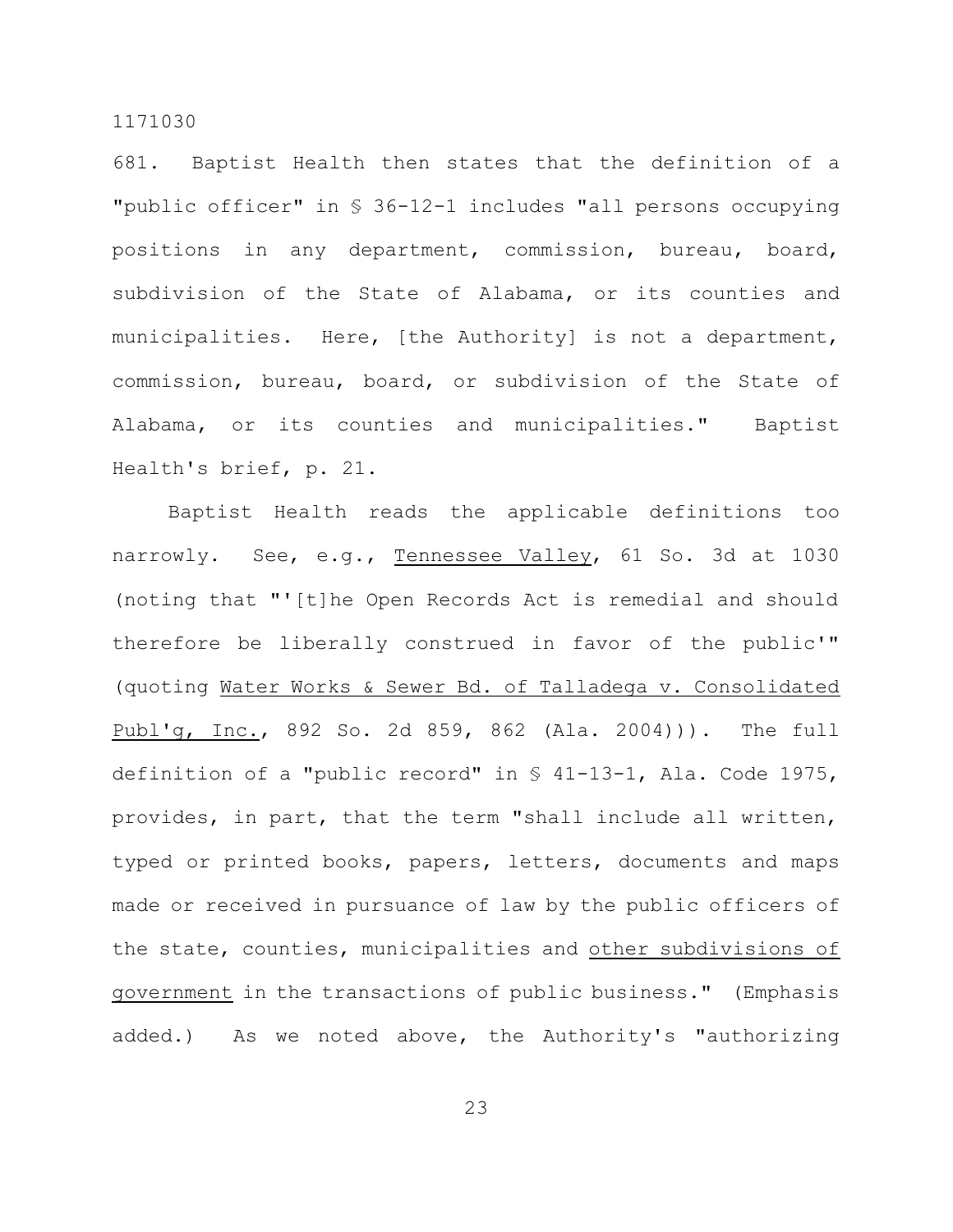subdivision" is the University of Alabama Board of Trustees, which is plainly a subdivision of government. Moreover, § 36-12-1 defines a "public officer or servant" to include "all persons whatsoever occupying positions in state institutions." (Emphasis added.) Again, as we noted above,  $$ 22-21-318(c) (2)$  and (a)(31) state that a health-care authority "acts as an agency or instrumentality of its authorizing subdivisions and as a political subdivision of the state" when it "engages in activities that may be deemed 'anticompetitive.'" Accordingly, Penton fits within the ORA's understanding of a "public officer."

Based on the foregoing, we conclude that the circuit court did not err in determining that the Authority is subject to the ORA.

# B. Does the circuit court's ordered records disclosure exceed the scope of the ORA?

The Court has explained that it is not the case that

"any time a public official keeps a record, though not required by law, it falls within the purview of § 36-12-40. McMahan v. Trustees of the University of Arkansas, 255 Ark. 108, 499 S.W.2d 56 (1973). It would be helpful for the legislative department to provide the limitations by statute as some states have done. Absent legislative action, however, the judiciary must apply the rule of reason. State v. Alarid, 90 N.M. 790, 568 P.2d 1236 (1977). Recorded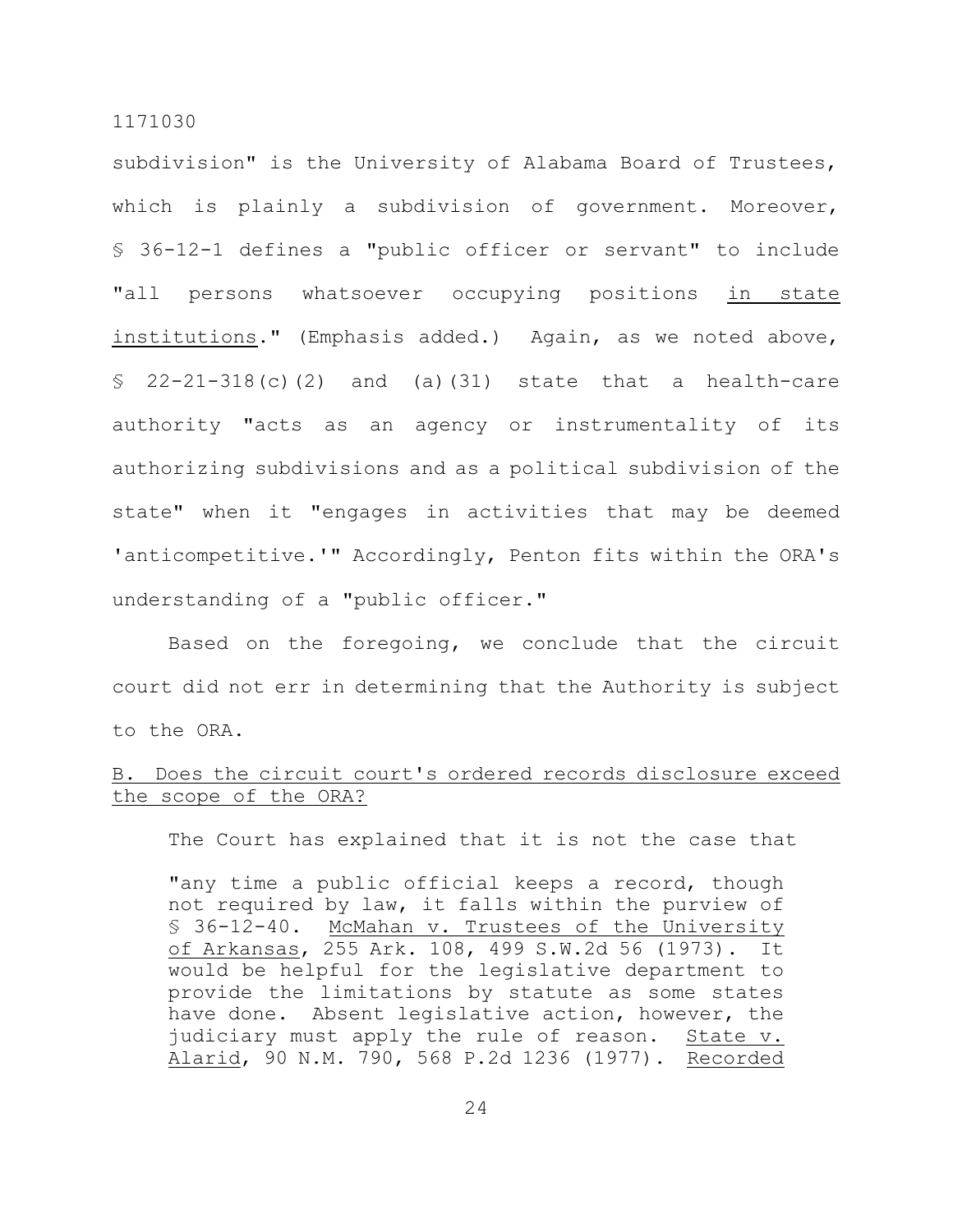information received by a public officer in confidence, sensitive personnel records, pending criminal investigations, and records the disclosure of which would be detrimental to the best interests of the public are some of the areas which may not be subject to public disclosure. Courts must balance the interest of the citizens in knowing what their public officers are doing in the discharge of public duties against the interest of the general public in having the business of government carried on efficiently and without undue interference. MacEwan v. Holm, 226 Or. 27, 359 P.2d 413 (1961)."

Stone, 404 So. 2d at 681 (emphasis added).

The Court later provided some context for the so-called

"Stone exceptions" to the ORA.

"To put the Stone 'exception' language into perspective, along with the language of  $$36-12-40$ , we offer the following guidance. There is a presumption in favor of public disclosure of public writings and records expressed in the language of § 36–12–40. Limitations to the broad language of the statute are, nevertheless, necessary, and, as stated in Stone, absent legislative action, the judiciary has to apply the 'rule of reason.' However, it must be noted that this 'rule of reason' shall not be applied so as to hamper the liberal construction of § 36–12–40. The exceptions set forth in Stone must be strictly construed and must be applied only in those cases where it is readily apparent that disclosure will result in undue harm or embarrassment to an individual, or where the public interest will clearly be adversely affected, when weighed against the public policy considerations suggesting disclosure. These questions, of course, are factual in nature and are for the trial judge to resolve. Moreover, the Stone exceptions should not come into play merely because of some perceived necessity on the part of a public official or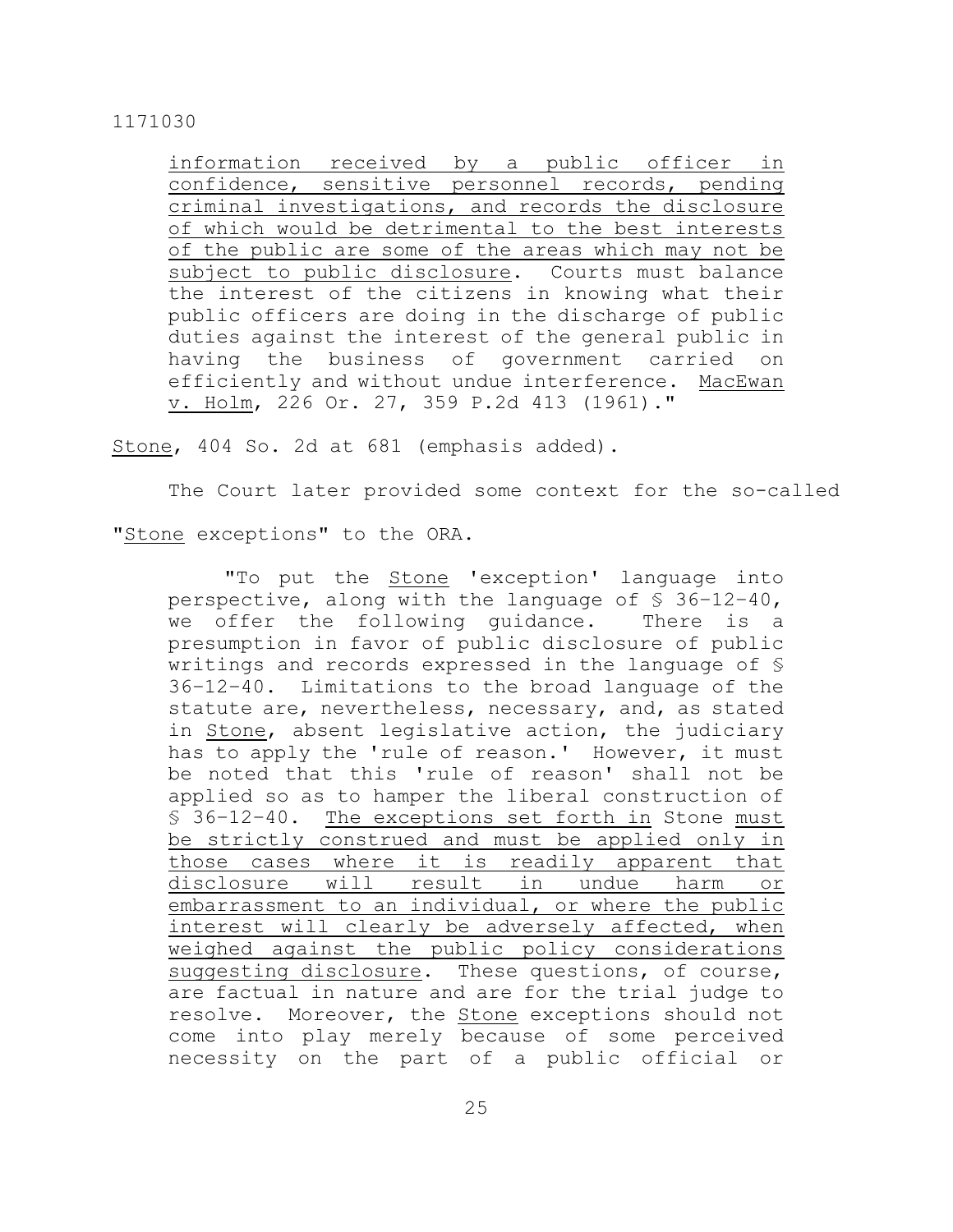established office policy. Furthermore, because there is a presumption of required disclosure, the party refusing disclosure shall have the burden of proving that the writings or records sought are within an exception and warrant nondisclosure of them.

"Doubtless, exceptions to the broad language of § 36–12–40 are needed and should be applied under appropriate circumstances. But, we emphasize that these exceptions must be narrowly construed and their application limited to the circumstances stated herein, for it is the general rule, and has been the policy of this state for a number of years, to advocate open government. The Stone exceptions were not intended, nor shall they be used, as an avenue for public officials to pick and choose what they believe the public should be made aware of."

## Chambers v. Birmingham News Co., 552 So. 2d 854, 856–57 (Ala.

1989). See also Stone, 404 So. 2d at 680 (explaining that "'the public generally have the right of a reasonable and free examination of public records required by law to be kept by public officials, except in instances where the purpose is purely speculative or from idle curiosity, or such as to unduly interfere or hinder the discharge of the duties of such officer'" (quoting Holcombe v. State, 240 Ala. 590, 597, 200 So. 739, 746 (1941))).

With the foregoing principles in mind, we now examine Baptist Health's contention that, even if the Authority is subject to the ORA, the circuit court's order based on CARO's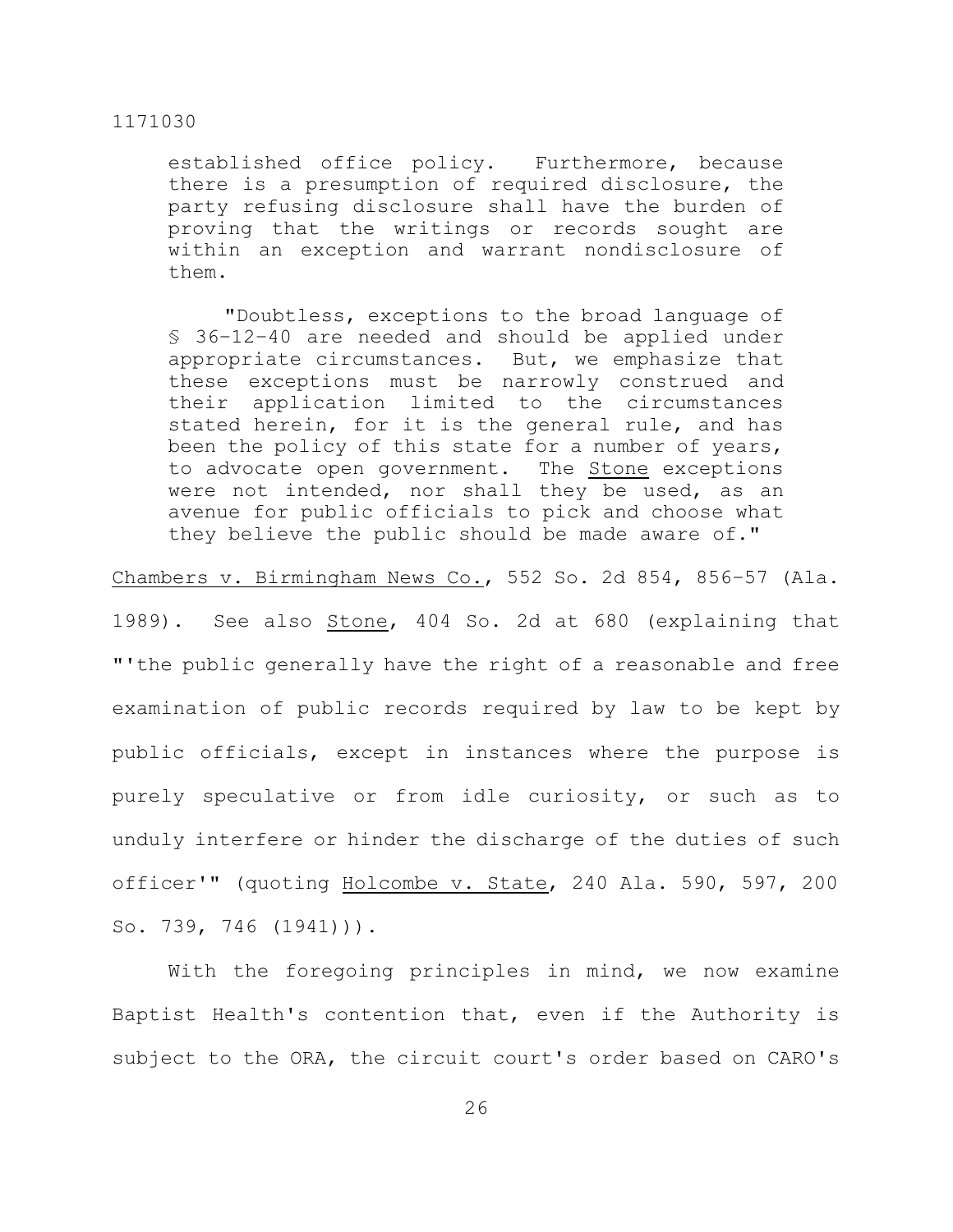records requests exceeded the scope of the ORA. Only one of Baptist Health's arguments addressing the scope of CARO's requests attempts to rely in any way upon the Stone exceptions. Specifically, Baptist Health argues:

"The redacted portions of the [Authority's] Board Minutes contain irrelevant, confidential, privileged, and proprietary information on topics including physician credentialing, business and contractual relationships with third parties, retirement benefits for employees, operating and capital budgets and financial information, internal operating strategies, and insurance amounts, among other things, none of which concern or involve CARO."

Baptist Health's brief, p. 24. This argument essentially copies verbatim a statement from Penton's affidavit submitted in support of Baptist Health's motion to dismiss CARO's original and amended complaints.

We disagree with this argument for several reasons. First, as CARO observes, "there is no exception under Alabama [law] based on a public entity's own conception of relevance." CARO's brief, p. 14. Such an exception would swallow the general presumption in the ORA of required disclosure because a public entity could set its own parameters for what constitutes a required disclosure. As the Chambers Court noted: "[T]he Stone exceptions should not come into play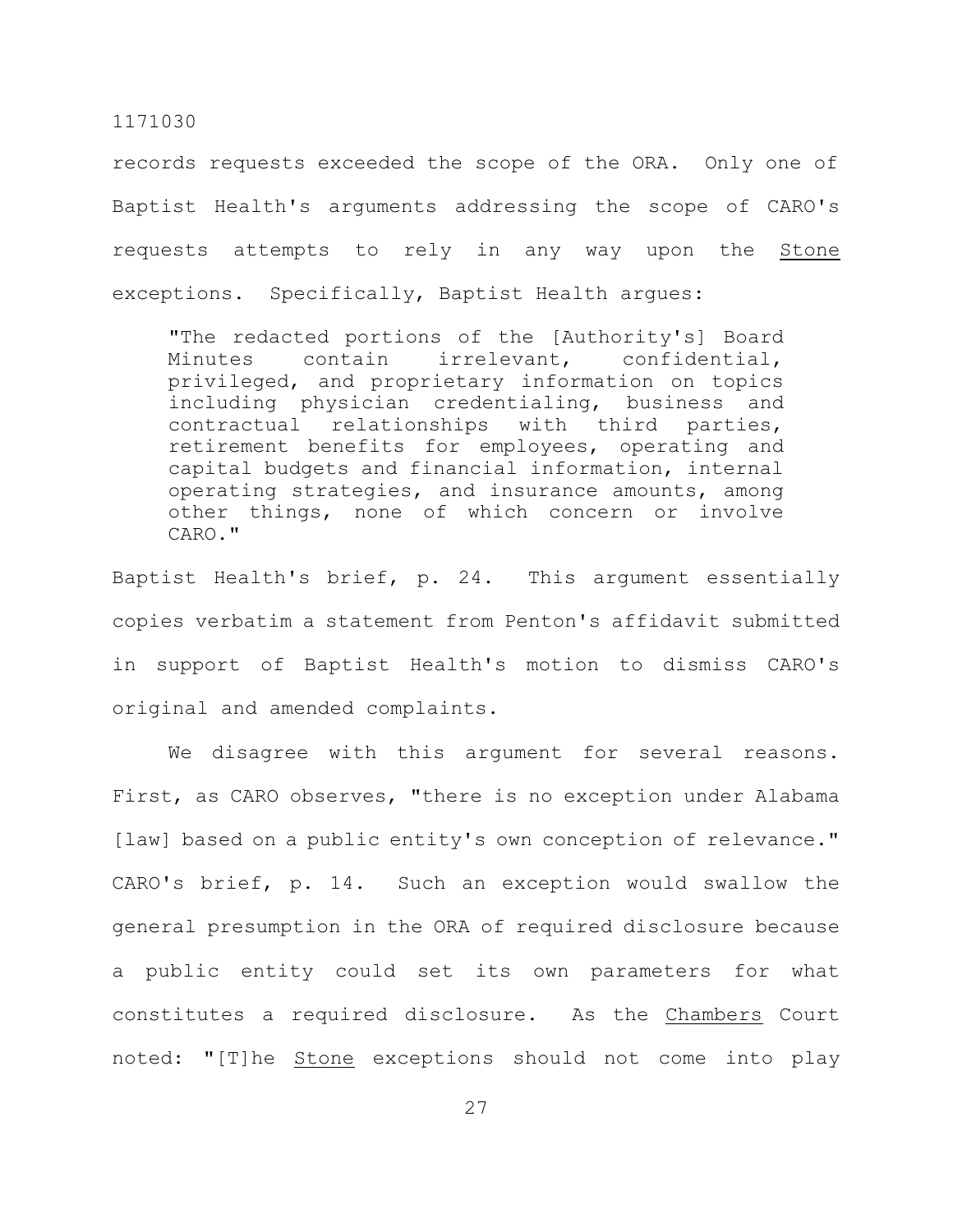merely because of some perceived necessity on the part of a public official." Chambers, 552 So. 2d at 856.

Second, Baptist Health has the burden of proving that the redactions to the Board minutes fall within an exception, and those exceptions are to be strictly construed. Baptist Health never demonstrated to the circuit court that the redactions contained irrelevant, confidential, or proprietary information. Instead, it solely relied upon the single statement of Penton's affidavit asserting as much.

Third, the exception for confidentiality concerns "information received by a public officer in confidence." Stone, 404 So. 2d at 681 (emphasis added). Baptist Health never alleged that the redacted information was received in confidence; it merely asserted that it believed the information was confidential. Absent a fuller explanation, Baptist Health appears to be using the exception "as an avenue for public officials to pick and choose what they believe the public should be made aware of." Chambers, 552 So. 2d at 857.

Finally, as the circuit court observed, during this litigation the Authority permitted counsel for CARO to view the unredacted Board minutes; in doing so, the Authority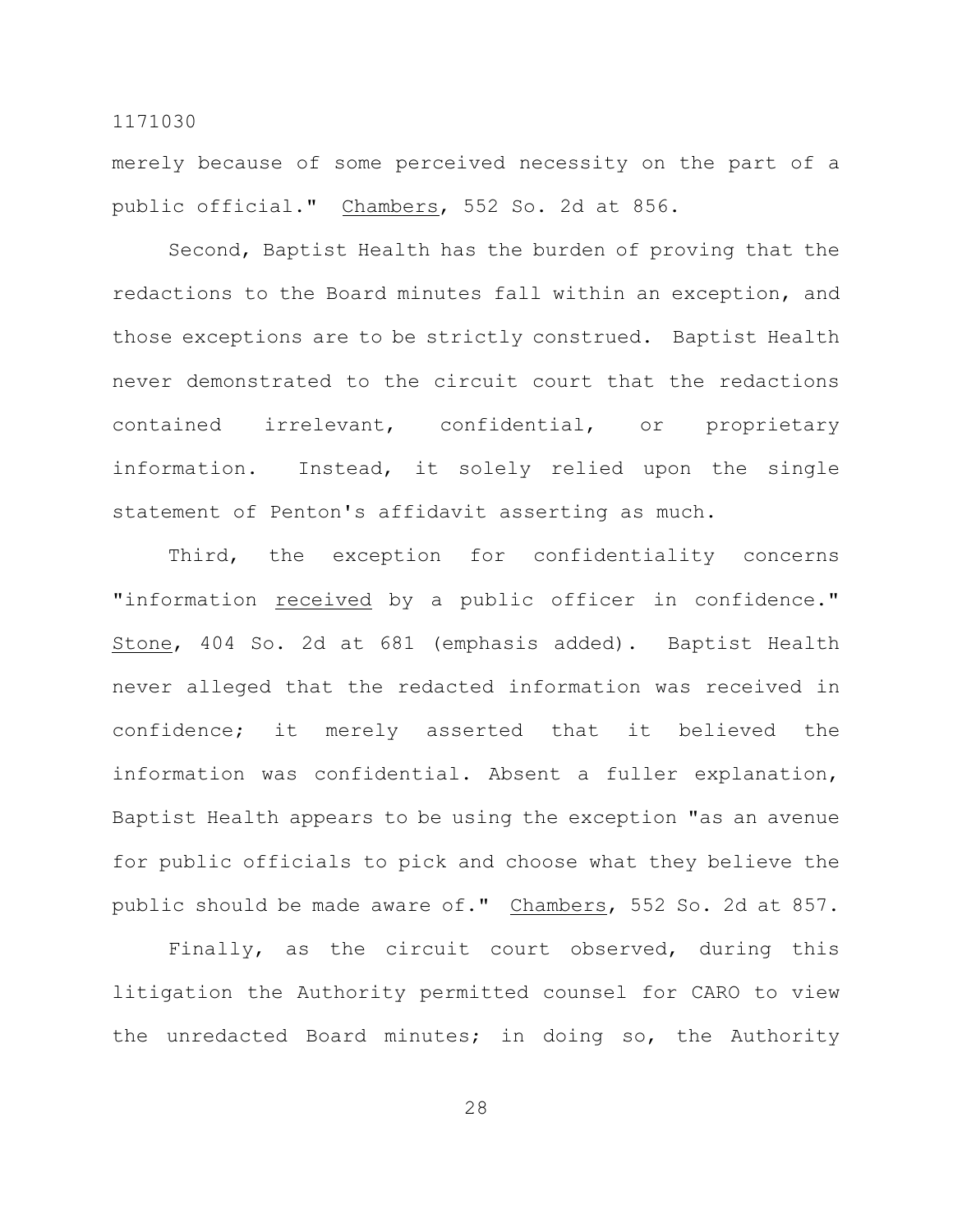surrendered any plausible claim that the redactions actually contained confidential or proprietary information. Baptist Health repeatedly complains throughout its briefs to this Court that the Authority permitted CARO's counsel to view the unredacted Board minutes only because, at that time, CARO had initiated a suit alleging breach of contract, not an ORA request. In other words, Baptist Health implies that CARO obtained the information by a sort of subterfuge. But the record belies that assertion. CARO filed its action alleging breach of contract on April 18, 2018. The next day, April 19, 2018, CARO sent Penton a letter making its first ORA request. That request included CARO's demand for the Board minutes. CARO sent two subsequent letters reiterating its ORA requests, and, soon after the Authority received the third letter, arrangements were made for CARO's counsel to view the unredacted Board minutes. Thus, CARO's ORA requests occurred simultaneously with its prosecution of the breach-of-contract complaint. Moreover, even if CARO had obtained a review of the unredacted Board minutes under the auspices of its breach-ofcontract claim, the Authority never raised a discovery objection that the Board minutes contained "irrelevant,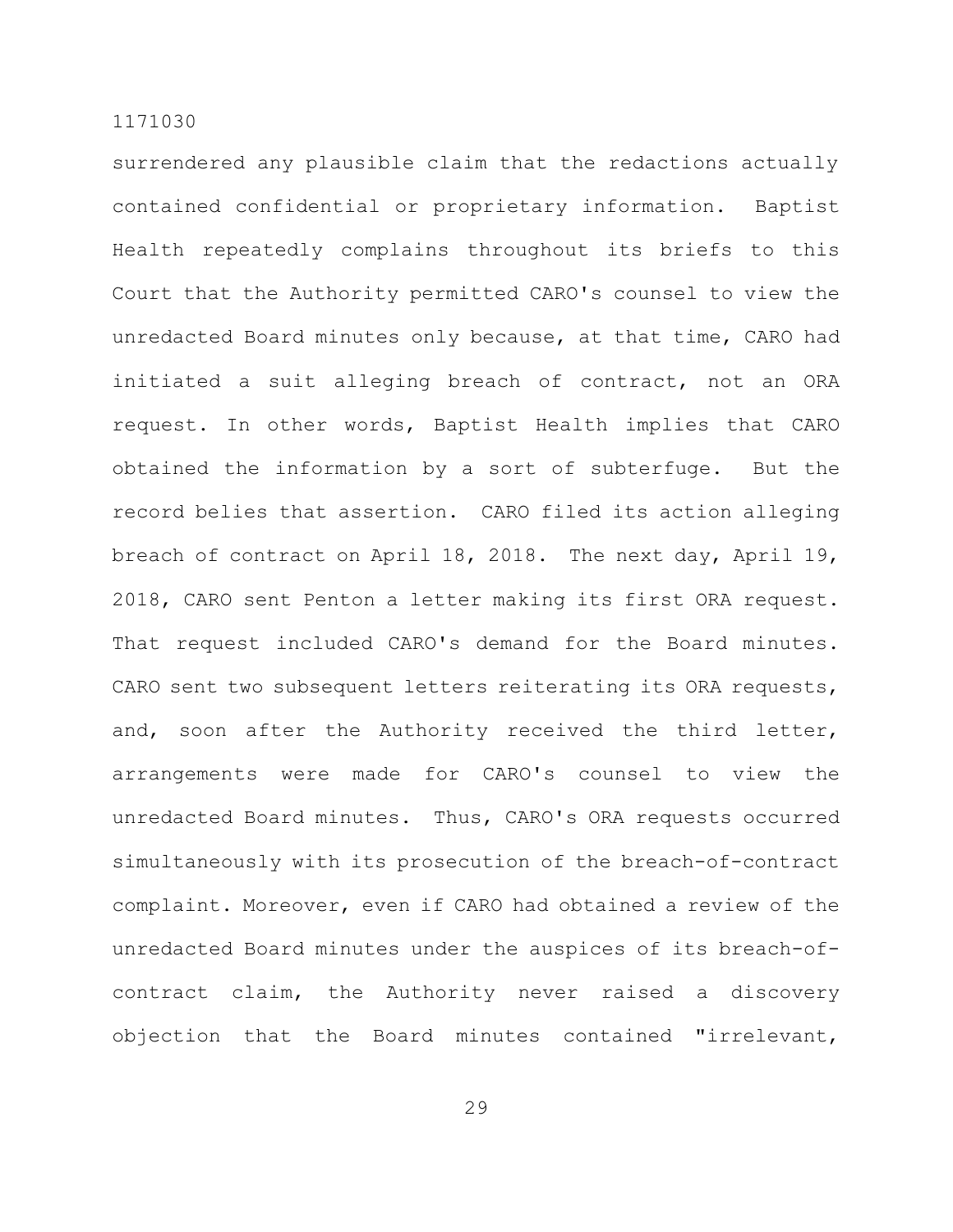confidential, privileged, and proprietary information." Accordingly, we find no fault with the circuit court's approval of CARO's ORA request for the Board minutes.

Baptist Health also contends that the approved radiationoncologist request includes opinions and preliminary analyses that are not included in final documents. Baptist Health asserts that the ORA applies only to "completed records in final form," and so the ordered disclosures from the radiation-oncologist request exceeded the scope of the ORA. Baptist Health's brief, p. 22. For this argument, Baptist Health relies upon opinions of the Alabama Attorney General. See, e.g., Ala. Op. Att'y Gen. No. 2014-087 (Aug. 22, 2014) (stating that "this Office, on multiple occasions, has reasoned that the Public Records Law only contemplates the dissemination of completed records in final form. Documents containing mere impressions, such as notes, are not required to be disseminated pursuant to the Public Records Law"); Ala. Op. Att'y Gen. No. 96-00126 (Feb. 8, 1996) (concluding that "not every record kept by a public official falls within the purview of the Public Records Law. Documents which reflect part of an official's thought processes, which are not records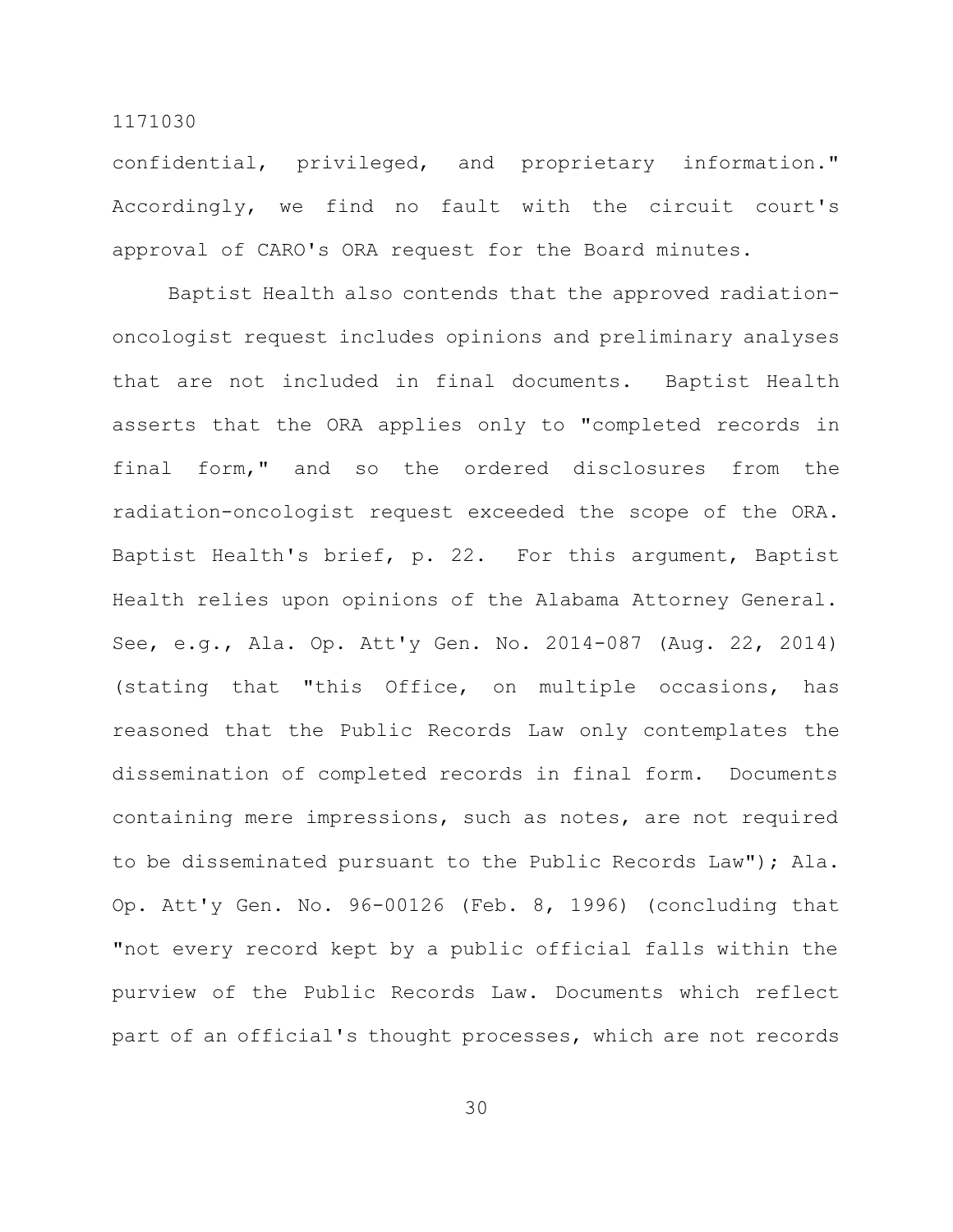of the ultimate decision, are not subject to disclosure until a final action is arrived at or acted upon. ... It is only the final draft or document, reflecting the ultimate decision, which is contemplated by the Public Records Law").

There are also several problems with this argument. First, Baptist Health fails to explain in any degree of detail how all, or even any of, the radiation-oncologist requested documents are just notes or impressions or that they are incomplete. Baptist Health merely states, without any support or further argument, that all of those documents are not in "final" form. "Rule 28(a)(10) requires that arguments in briefs contain discussions of facts and relevant legal authorities that support the party's position. If they do not, the arguments are waived." White Sands Grp., L.L.C. v. PRS II, LLC, 998 So. 2d 1042, 1058 (Ala. 2008). It is not immediately self-evident that documents distributed at the Authority's Board meetings would be incomplete records or preliminary notes, nor is it obvious that "financial statements, feasibility studies, or budgets for [the Authority's] proposed radiation therapy facility in Prattville" were not in "final form." Therefore, Baptist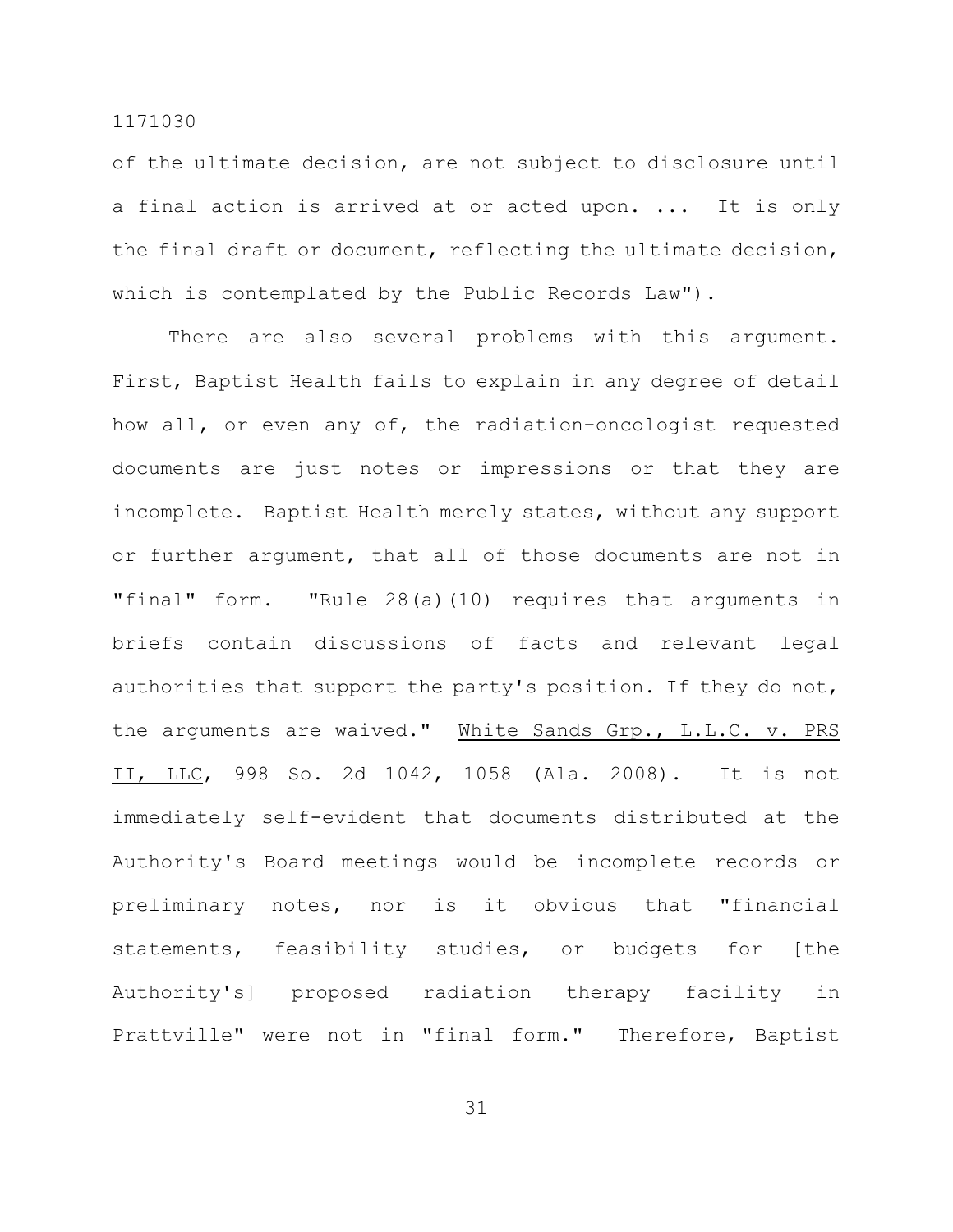Health has not adequately articulated an argument on this point that could warrant a reversal of the circuit court's judgment.

A second problem is that "an attorney general's opinion is only advisory; it is not binding on this Court and does not have the effect of law." Farmer v. Hypo Holdings, Inc., 675 So. 2d 387, 390 (Ala. 1996). The qualification on required disclosures in the ORA outlined in the attorney general opinions was not among the exceptions listed in Stone, nor was it listed in Tennessee Valley, even though, by the time Tennessee Valley was decided, multiple attorney general opinions had referenced the qualification. Compare Water Works & Sewer Bd. of City of Talladega v. Consolidated Publ'g, Inc., 892 So. 2d 859, 866 (Ala. 2004) (finding "persuasive" an attorney general opinion addressing "what teacher personnel information must be made public pursuant to a request made under the Open Records Act").

Moreover, it is not apparent why the definition of a "public writing" or its synonym, "public record," would require the production of only "completed records in their final form." Again, this Court has stated that a "public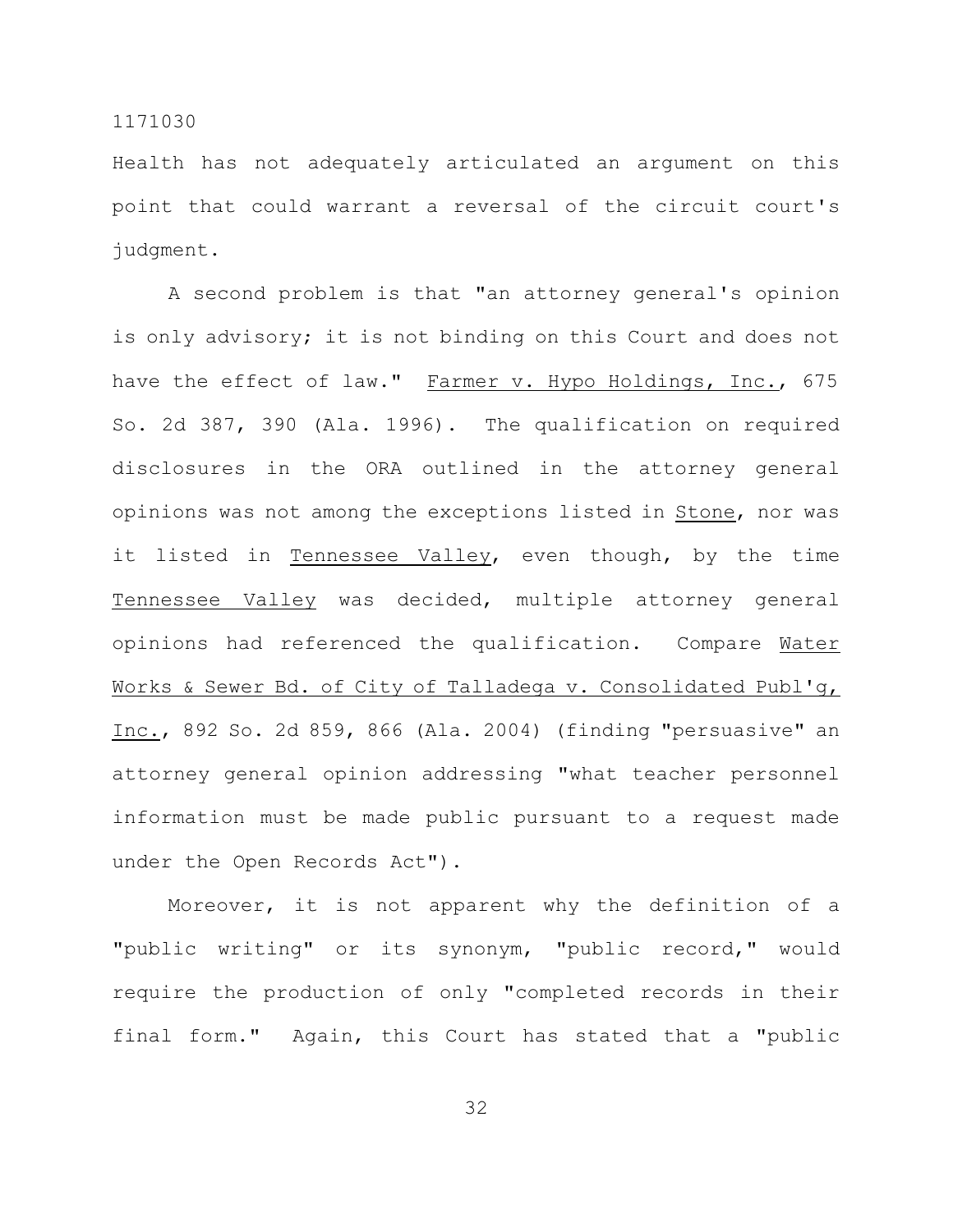writing" includes records "reasonably necessary to record the business and activities required to be done or carried on by a public officer." Stone, 404 So. 2d at 681. A "public record" "shall include all written, typed or printed books, papers, letters, documents and maps made or received in pursuance of law by the public officers." § 41-13-1, Ala. Code 1975. Those definitions do not readily imply that only materials documenting a final decision by a public entity must be disclosed in response to an ORA request. Beyond citing the attorney general opinions, Baptist Health does not provide any explanation as to why the interpretation of the ORA provided in those opinions comports with a plain reading of the ORA or with our stipulation that the ORA should be liberally construed in favor of the public. Therefore, we find Baptist Health's citation to the attorney general opinions unpersuasive.

Baptist Health also contends that the ordered records disclosures violate "the purposes of the [ORA]" because the disclosures allow a competitor to obtain both information irrelevant to the underlying action and confidential information. Baptist Health's brief, p. 25. Baptist Health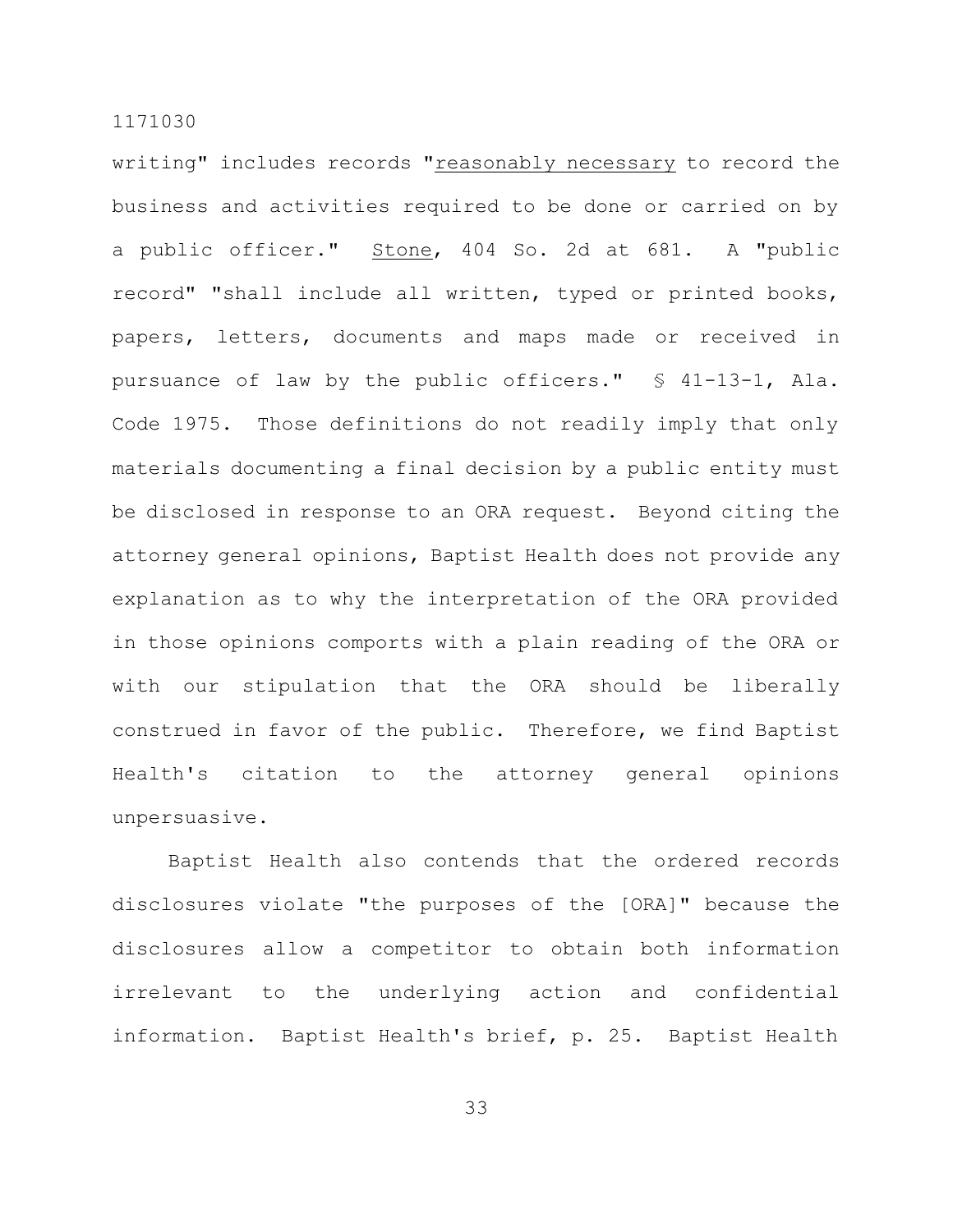seems to be arguing that the purpose of the ORA is to give the public "'the right of a reasonable and free examination of public records, '" Stone, 404 So. 2d at 680 (quoting Holcombe, 240 Ala. at 597, 200 So. at 746), not to allow a competitor to gain an advantage. It is undoubtedly true that the goal of the ORA is to aid "citizens in knowing what their public officers are doing in the discharge of public duties." Id. at 681. But the ORA does not purport to limit the availability of public-entity disclosures to certain groups of the public and not others. In other words, the fact that CARO is potentially in competition with the Authority does not make CARO any less a part of the public so far as the ORA is concerned. We will not curtail the application of the plain language of the ORA based on a vague notion that a party's request violates the spirt of the ORA.

Finally, Baptist Health argues that, at least with respect to the request for the Board minutes, this Court should find that allowing CARO's counsel to review the unredacted Board minutes was "sufficient to comply with CARO's requests under the ORA." Baptist Health's brief, p. 29. As we have already observed, § 36-12-40, Ala. Code 1975,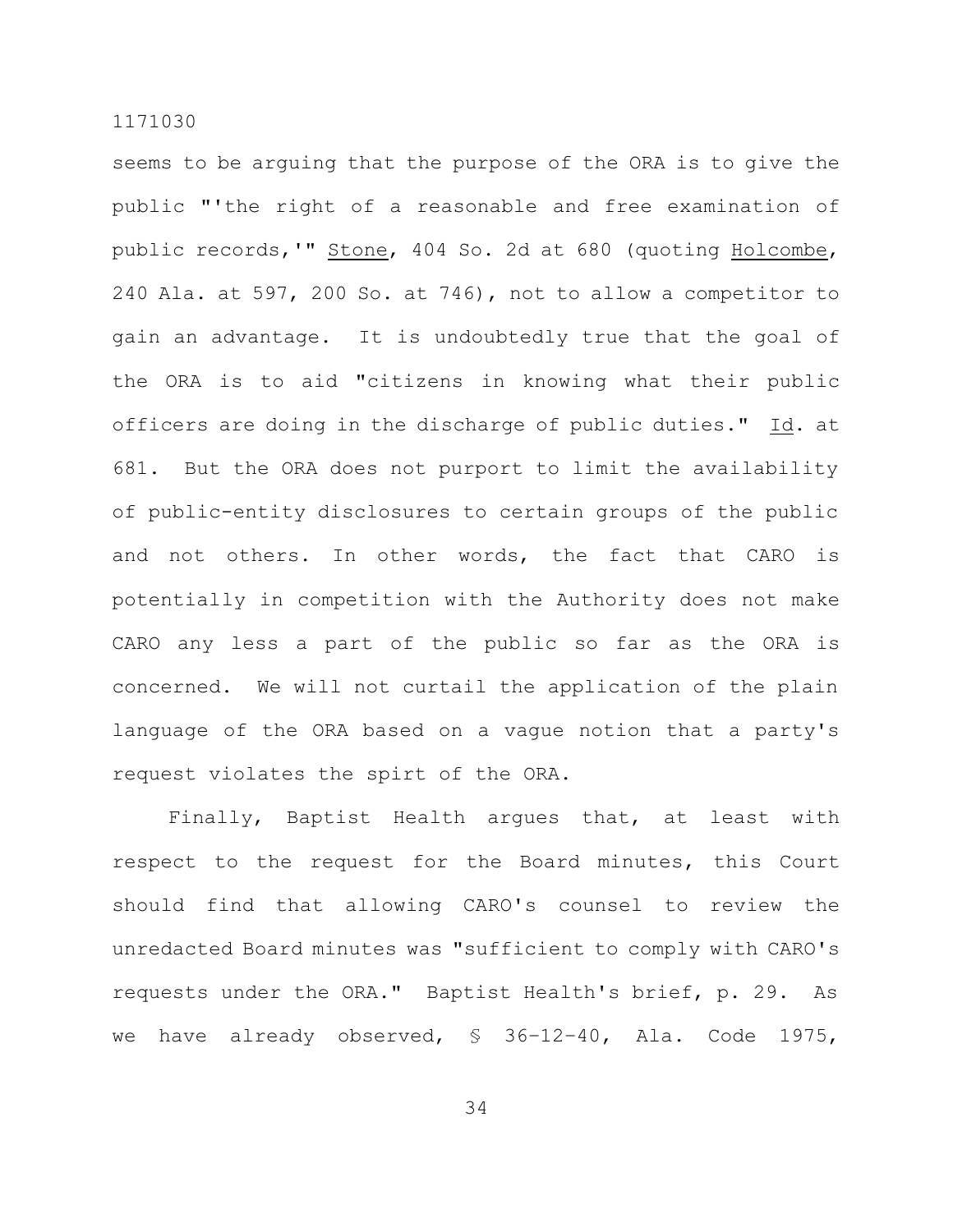provides, in part, that "[e]very citizen has a right to inspect and take a copy of any public writing of this state, except as otherwise provided by statute." (Emphasis added.) Although the Authority allowed CARO's counsel to review the unredacted Board minutes, it has steadfastly refused to provide a copy of those unredacted minutes to CARO. Thus, the Authority plainly did not sufficiently comply with the ORA with respect to the Board minutes. Moreover, the Authority in no sense complied with CARO's radiation-oncologist request. We find this argument wholly unpersuasive.

Based on the foregoing, we conclude that the circuit court's ordered records disclosure did not exceed the scope of the ORA.

# IV. Conclusion

For the reasons provided, we conclude that the Authority is subject to the ORA and that the circuit court's ordered records disclosure did not exceed the scope of the ORA. Accordingly, the circuit court's judgment is affirmed.